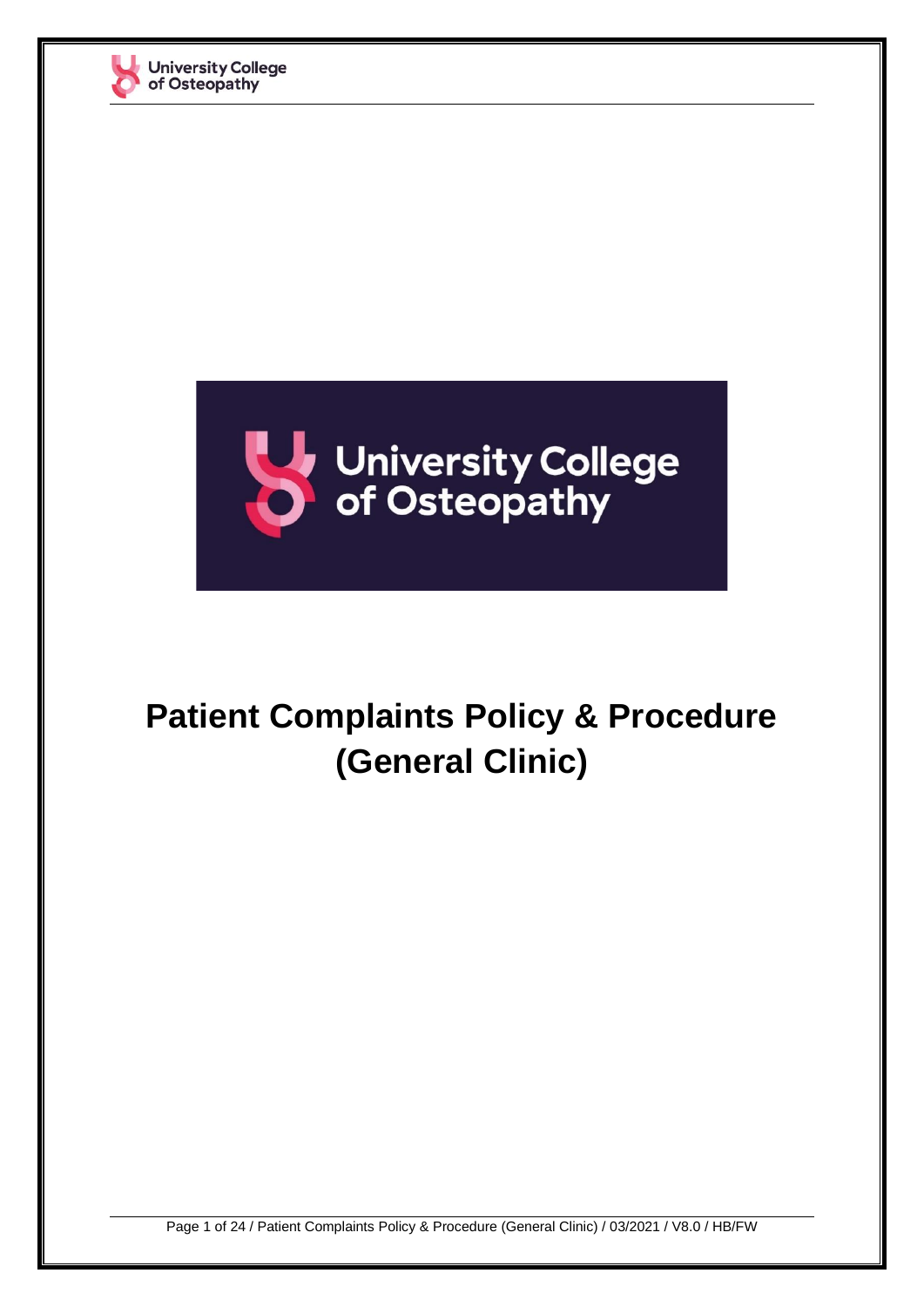

| <b>Core Documentation Cover Page</b>                                                              |                                                                       |                                                                                                                                                         |                                                    |                                                                                                         |                                                             |
|---------------------------------------------------------------------------------------------------|-----------------------------------------------------------------------|---------------------------------------------------------------------------------------------------------------------------------------------------------|----------------------------------------------------|---------------------------------------------------------------------------------------------------------|-------------------------------------------------------------|
| <b>Patient Complaints Policy &amp; Procedure (General Clinic)</b>                                 |                                                                       |                                                                                                                                                         |                                                    |                                                                                                         |                                                             |
| <b>Version</b><br>number                                                                          | <b>Dates</b><br>produced<br>and<br>approved<br>(include<br>committee) | <b>Reason for</b><br>production/<br>revision                                                                                                            | <b>Author</b>                                      | Location(s)                                                                                             | Proposed<br>next review<br>date and<br>approval<br>required |
| V1.0                                                                                              | <b>July 2010</b><br>QAEC                                              | To provide a<br>procedure for<br>listening to and<br>discussing patients'<br>concerns and to take<br>action as<br>appropriate.                          | Head of<br>Clinical<br>Practice                    | All master versions<br>will be held in:<br>J:\0 Quality Team -<br>Core Documentation<br>Intranet        | Jul 2011                                                    |
| V <sub>2.0</sub>                                                                                  | Dec 2014<br><b>SMT</b>                                                | <b>General Review</b><br><b>Major Amendments</b><br>to update staff role<br>titles, and details of<br>external agency<br>guidance.                      | <b>Head of Clinic</b>                              | All master versions<br>will be held in:<br>J:\0 Quality Team -<br><b>Core Documentation</b><br>Intranet | Dec 2016                                                    |
| V3.0                                                                                              | Feb 2017<br><b>SMT</b>                                                | General review                                                                                                                                          | Head of<br>Clinical<br>Practice                    | All master versions<br>will be held in:<br>J:\0 Quality Team -<br><b>Core Documentation</b><br>Intranet | Feb 2019                                                    |
| V4.0                                                                                              | Jul 2017<br><b>PRAG Chair</b>                                         | Administrative<br>Amendments to<br>update institution<br>name change from<br>British School of<br>Osteopathy to<br>University College of<br>Osteopathy. | Head of<br>Clinical<br>Practice                    | All master versions<br>will be held in:<br>J:\0 Quality Team -<br>Core Documentation<br>Intranet        | Feb 2019                                                    |
| V <sub>5.0</sub>                                                                                  | May 2018<br>PRAG Chair                                                | Administrative<br>Amendments to<br>reflect title changes<br>(i.e. from Principal to<br>Vice-Chancellor,<br>$etc.$ )                                     | Head of<br>Clinical<br>Practice                    | All master versions<br>will be held in:<br>J:\0 Quality Team -<br>Core Documentation<br>Intranet        | Feb 2019                                                    |
| V6.0                                                                                              | April 2019<br><b>SMT</b>                                              | <b>Biennial Review</b><br><b>Minor Amendments</b><br>to clarify procedure<br>and update weblinks<br>/ staffing.                                         | Head of<br>Clinical<br>Practice                    | All master versions<br>will be held in:<br>J:\0 Quality Team -<br><b>Core Documentation</b><br>Website  | April 2022                                                  |
| V7.0                                                                                              | Jan 2020<br><b>PRAG Chair</b>                                         | Administrative<br>Amendments to<br>reflect the new<br>committees'<br>structure                                                                          | Head of<br>Quality                                 | All master versions<br>will be held in:<br>J:\0 Quality Team -<br><b>Core Documentation</b><br>Website  | April 2022                                                  |
| V8.0                                                                                              | Mar 2021<br><b>PRAG Chair</b>                                         | Administrative<br>Amendment                                                                                                                             | Head of<br>Clinical<br>Practice/Head<br>of Quality | All master versions<br>will be held in:<br>J:\0 Quality Team -<br><b>Core Documentation</b><br>Website  | March 2024                                                  |
| <b>Equality Impact</b>                                                                            |                                                                       |                                                                                                                                                         |                                                    |                                                                                                         |                                                             |
| Positive equality impact (i.e. the policy/procedure/guideline significantly reduces inequalities) |                                                                       |                                                                                                                                                         |                                                    |                                                                                                         |                                                             |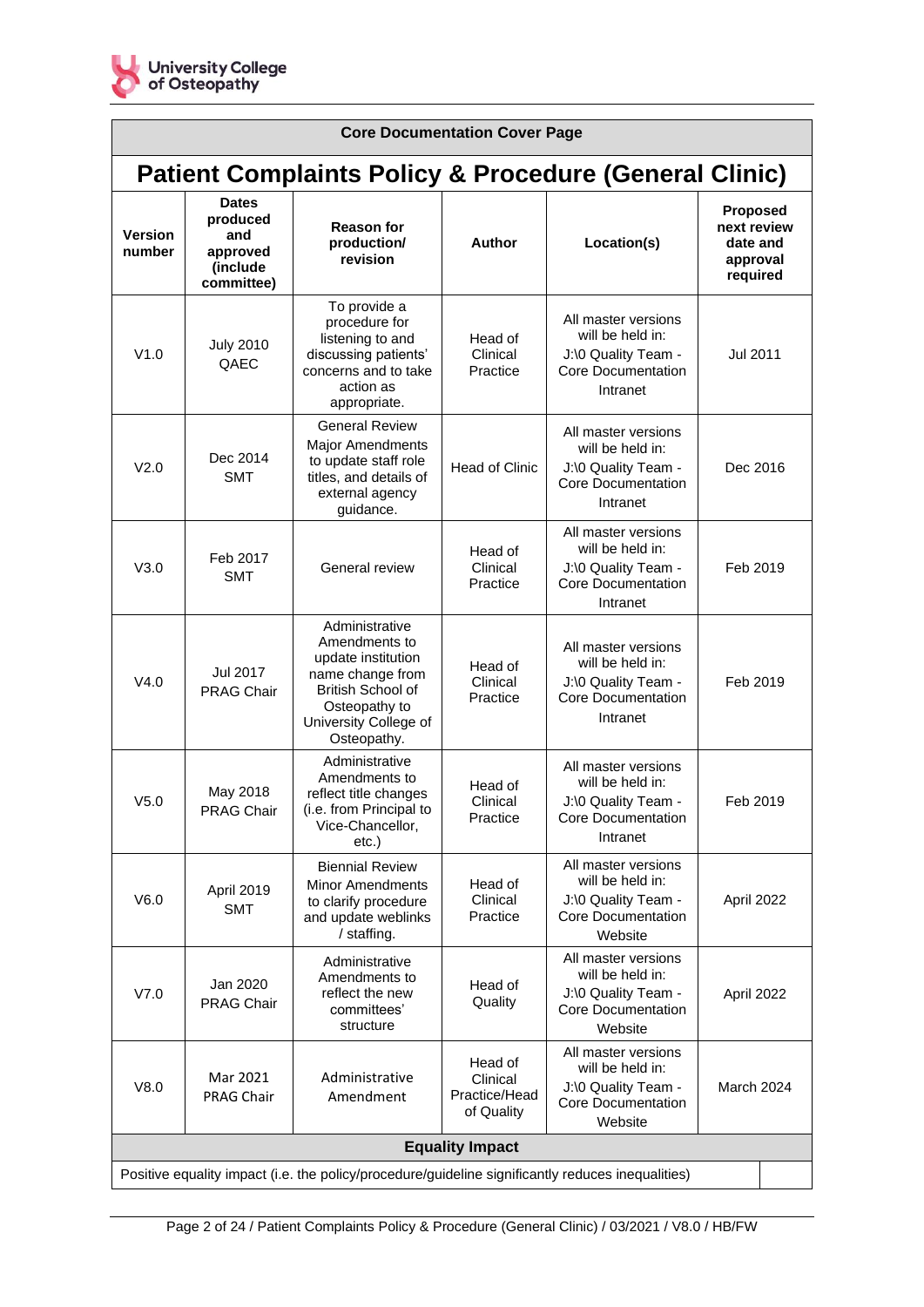

Neutral equality impact (i.e. no significant effect) Neutral equality impact (i.e. no significant effect)

Negative equality impact (i.e. increasing inequalities)

**If you have any feedback or suggestions for enhancing this policy, please email your comments to: [quality@uco.ac.uk](mailto:quality@uco.ac.uk)**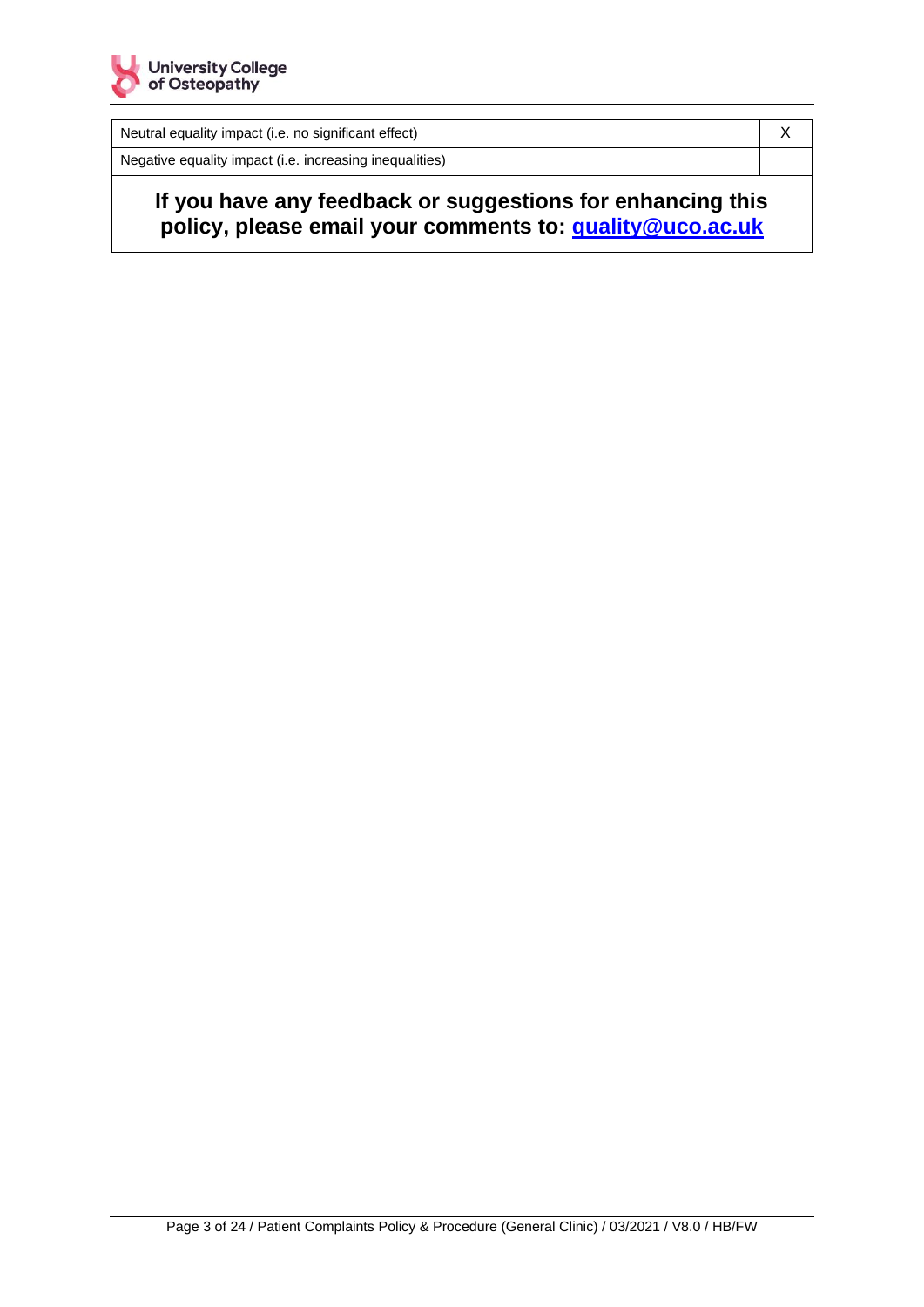

## **Patient Complaints Policy & Procedure (General Clinic)**

## **CONTENTS**

| 1.             |  |
|----------------|--|
| 2.             |  |
| 3.             |  |
| 4.             |  |
| 5.             |  |
| A)             |  |
| 6.             |  |
| A)             |  |
| B)             |  |
| C)             |  |
| 7 <sub>1</sub> |  |
| A)             |  |
| B)             |  |
|                |  |
|                |  |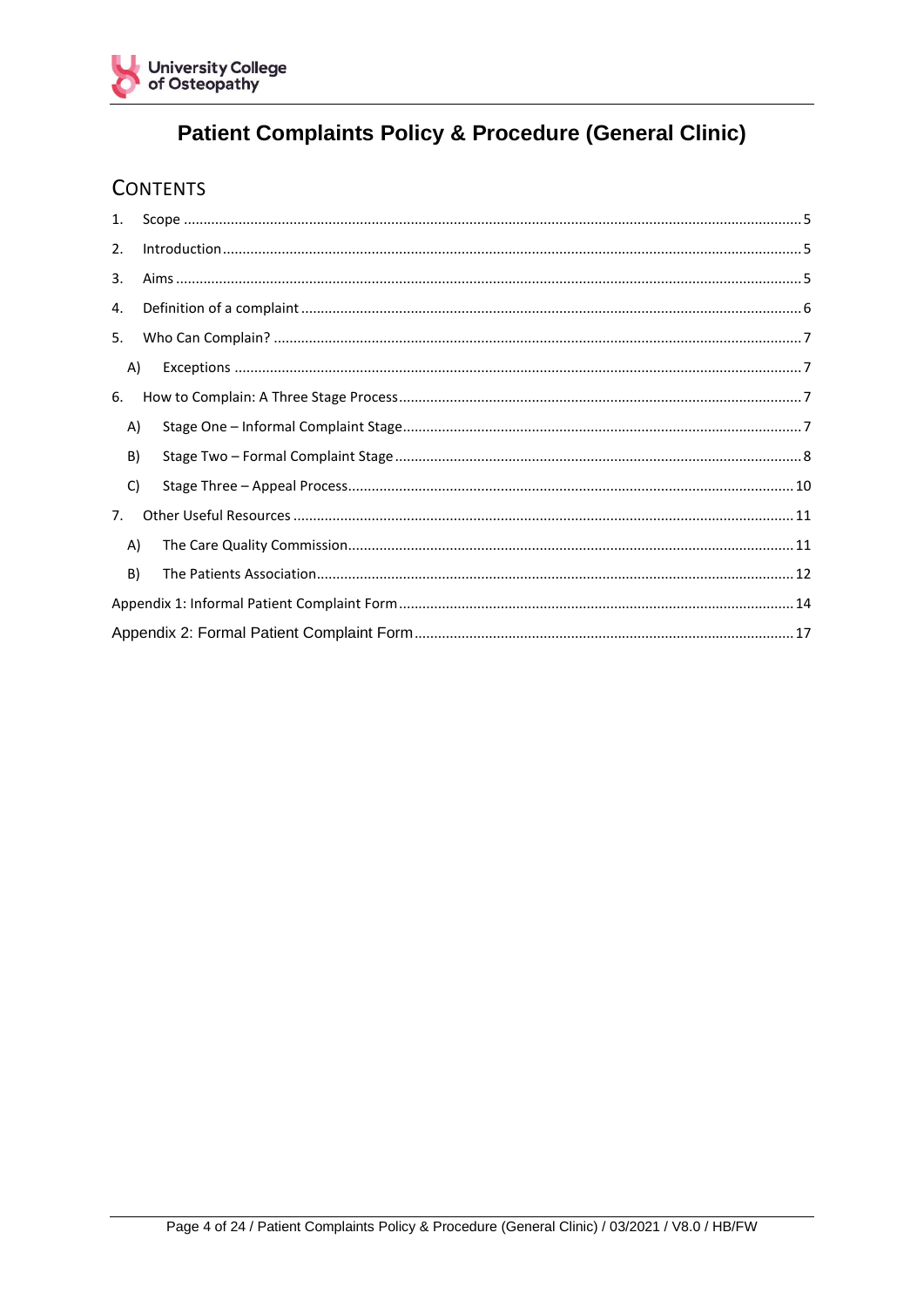

### <span id="page-4-0"></span>1. SCOPE

1.1 The aim of the Patient Complaints Procedure is to listen to and discuss patients' concerns and to take action as appropriate.

#### <span id="page-4-1"></span>2. INTRODUCTION

- 2.1 The University College of Osteopathy (UCO) always endeavours to make sure that you receive the highest standard of care during your time as a patient. We welcome comments about the services we offer and regret any patient having cause to make a complaint. We accept and are sorry that on occasion the service we give may not be to an individual's satisfaction. Consequently if you are unhappy with the standard of care you have received or with the way we have organised your care, we would like to hear about it and recognise that it may be important for you to make a complaint. The UCO clinical centre takes all comments, suggestions and complaints seriously; listening to what you have to say can help us improve the quality of what we do to better meet your needs and the needs of the community.
- 2.2 If you are unhappy about any aspect of your care, please speak to your student practitioner, the supervising member of staff, or the clinic reception team in the first instance. They are there to help you and will try to resolve the matter in an efficient and satisfactory way. We hope that the majority of informal complaints can be dealt with in this way.
- 2.3 If you do not wish to complain but would like to make a comment or suggestion for improvement of our services, please complete a patient feedback form which you will find located in the clinic reception, or on request from the clinic receptionists. These can then be left in the comments box in the reception area, either anonymously or with your contact details if you require a response. You may also email the reception team with any comments, feedback or suggestions for improvement and this can be done by emailing [clinicappointments@uco.ac.uk](mailto:clinicappointments@uco.ac.uk)
- 2.4 However, if you feel that you wish to make a complaint, this procedure is written to explain precisely how to go about this, how the process works and what to do if you are not satisfied with the outcome of your complaint.
- 2.5 The UCO Patient Complaints Procedure has been developed with best practice in mind. To that end it is informed by current NHS guidelines regarding handling patient complaints. Consultation has also taken place with the General Osteopathic Council who regulate the practice of osteopathy in the United Kingdom.

#### <span id="page-4-2"></span>3. AIMS

- 3.1 The aim of the Patient Complaints Procedure is to listen to and discuss your concerns and to take action as appropriate. The principles upon which this complaints procedure is based are:
	- a) That complaints from patients will be dealt with seriously and fairly.
	- b) That complaints will be investigated promptly.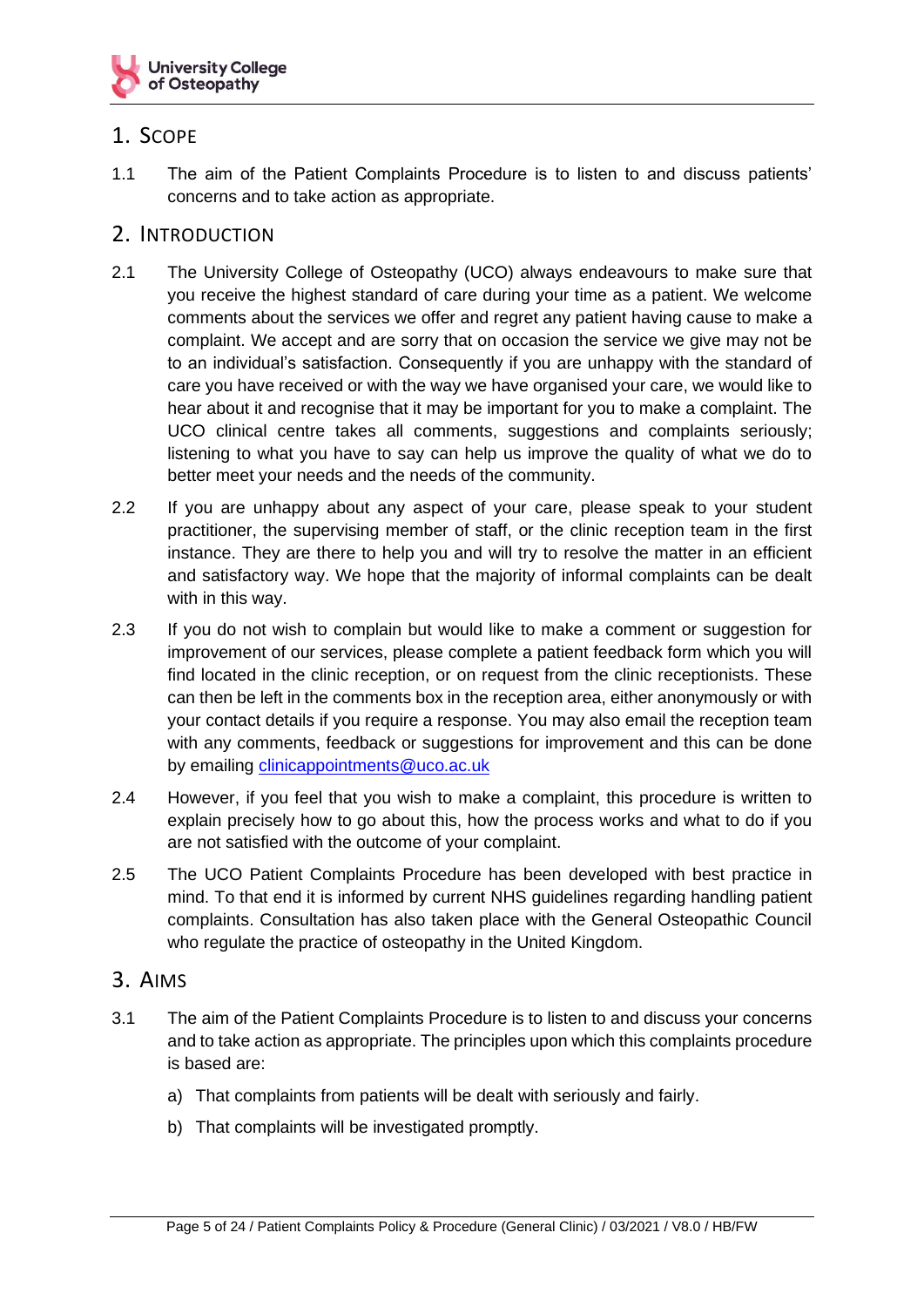- 3.2 That all complaints will be considered on their individual merits, but in accordance with the UCO's equal opportunities policy, all complainants will be treated equally; there will be no victimisation of a complainant. Any ongoing care or provision of service will be unaffected by the instigation of a complaint.
- 3.3 The process will be fair to you and to our staff and students.
- 3.4 That all complaints will be dealt with in confidence, although as a matter of good practice, the Head of Clinical Practice will be notified of all informal and formal complaints.
- 3.5 Information will only be shared with staff and students who need to know.
- 3.6 That the UCO's Teaching Quality & Standards Committee (TQSC) will review a summary of all complaints annually and will reflect on all comments and complaints made and where appropriate identify how to improve current practice for the benefit of staff, students and patients in the future.
- 3.7 That the principles of natural justice are followed in a manner which is appropriate to the individual circumstances of the complaint. Those who investigate or adjudicate on a complaint will do so impartially and fairly, and will not act in relation to any matter in which they have, or may have, a material interest, or an actual or potential conflict of interest.
- 3.8 The UCO also has a Public Interest Disclosure (Whistleblowing) policy that can be found at:

<https://www.uco.ac.uk/about-uco/who-we-are/policies-procedures-and-privacy>

#### <span id="page-5-0"></span>4. DEFINITION OF A COMPLAINT

- 4.1 For the purposes of this policy a complaint is defined as "an expression of dissatisfaction received from a patient, carer or service user about any aspect of the UCO's services which require a response, whether it be verbally or in writing."
- 4.2 Such expressions of dissatisfaction may be made in a variety of ways; verbally, in person or by telephone, email or in writing.
- 4.3 This wide definition is designed to empower as many service users to report concerns, and for members of staff to resolve minor comments, concerns and problems immediately and informally.
- 4.4 The decision as to whether a matter is dealt with informally as a concern or as a formal complaint should rest with you, the patient/relative/carer. The decision should be based on information about options available to you provided by our staff.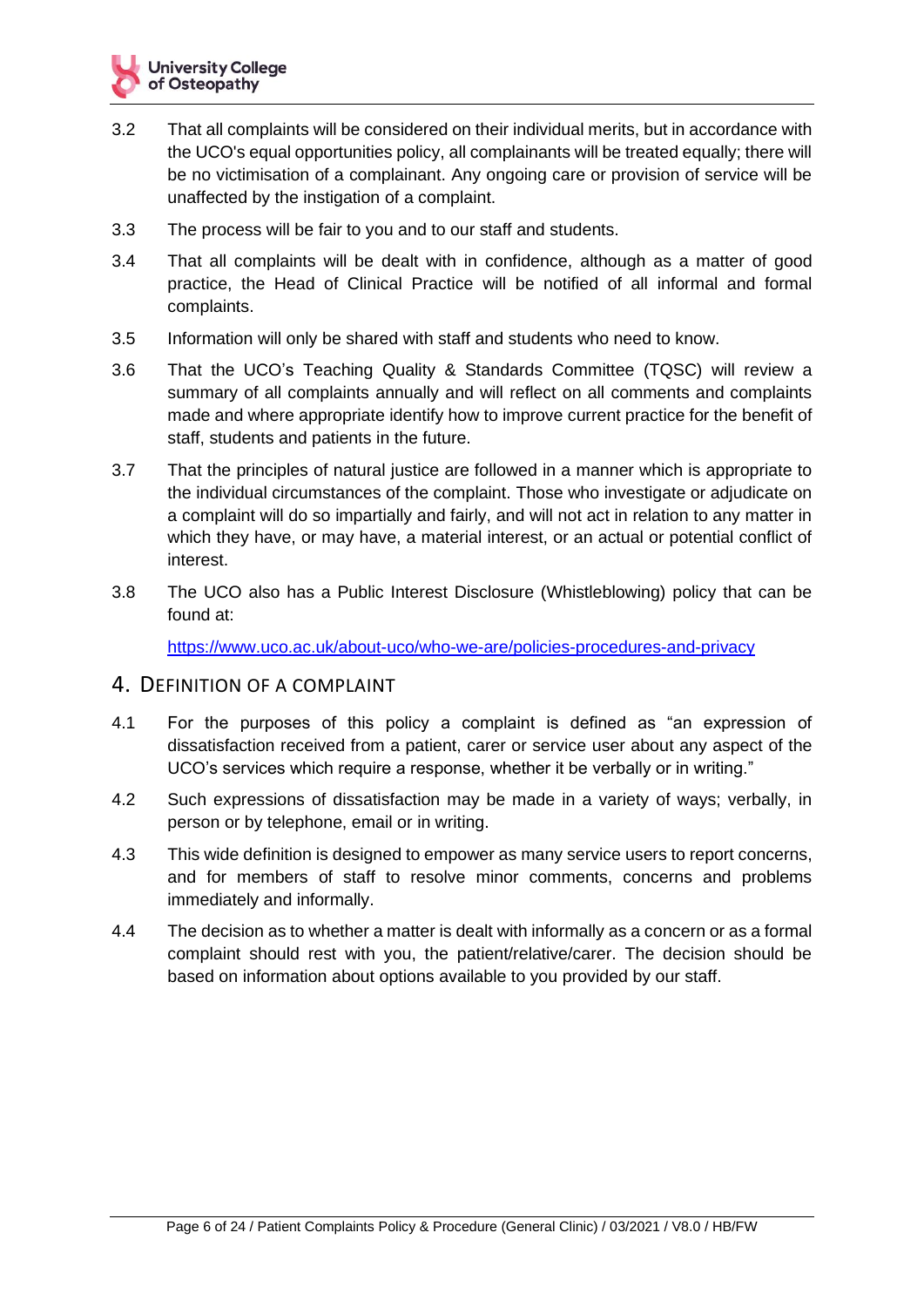4.5 Complaints should normally be made within six months of the event or six months of the date of discovering the problem, provided that it is within 12 months of the initial event. The UCO has the discretion to extend this time limit where it would be unreasonable in the circumstances of a particular case for the complainant to have made their complaint earlier. Such decisions will be made by the Head of Clinical Practice in consultation with senior colleagues when necessary. All complaints received will be heard appropriately, but it should be recognised that if a complaint is received about an event that took place outside of the timeframes above, that it may be difficult to do anything about the incident.

## <span id="page-6-0"></span>5. WHO CAN COMPLAIN?

- 5.1 Anyone who is receiving or has received treatment or services from the UCO clinics can complain. If a patient is unable to complain themselves, then a relative, carer or friend can complain on their behalf.
- 5.2 If a complaint is raised on behalf of a relative or friend, the patient must provide written consent, unless the complainant is the parent or guardian of a child aged 16 or under.
- 5.3 If a complaint is raised concerning a deceased patient, then this must be made by a suitable representative, preferably a close family member.
	- A) EXCEPTIONS
- <span id="page-6-1"></span>5.4 There are exceptions as to who can make a complaint, whether formal or informal. For example:
	- a) Individuals making complaints on behalf of someone else who is unable to provide written consent.
	- b) Individuals who are pursuing legal action against the UCO in relation to their complaint. In such a case any complaints in process will be suspended pending the completion of any legal process.
	- c) The complaint is registered outside the recognised time frame detailed above without any mitigating circumstances.

### <span id="page-6-2"></span>6. HOW TO COMPLAIN: A THREE STAGE PROCESS

- <span id="page-6-3"></span>A) STAGE ONE – INFORMAL COMPLAINT STAGE
- 6.1 If you have a complaint, you are encouraged to speak with the student practitioner, the supervising member of staff, or the UCO's clinic reception team about the matter to try and resolve it informally. If you would rather speak with a senior member of staff about any matters then this can be arranged. Please ask any member of your care team to organise this.
- 6.2 It is expected that many complaints will be resolved amicably and quickly in this informal way. Normally, informal complaints of this sort should be acknowledged and responded to immediately if received face-to-face, or via the telephone, and between three to five working days if received via email or letter.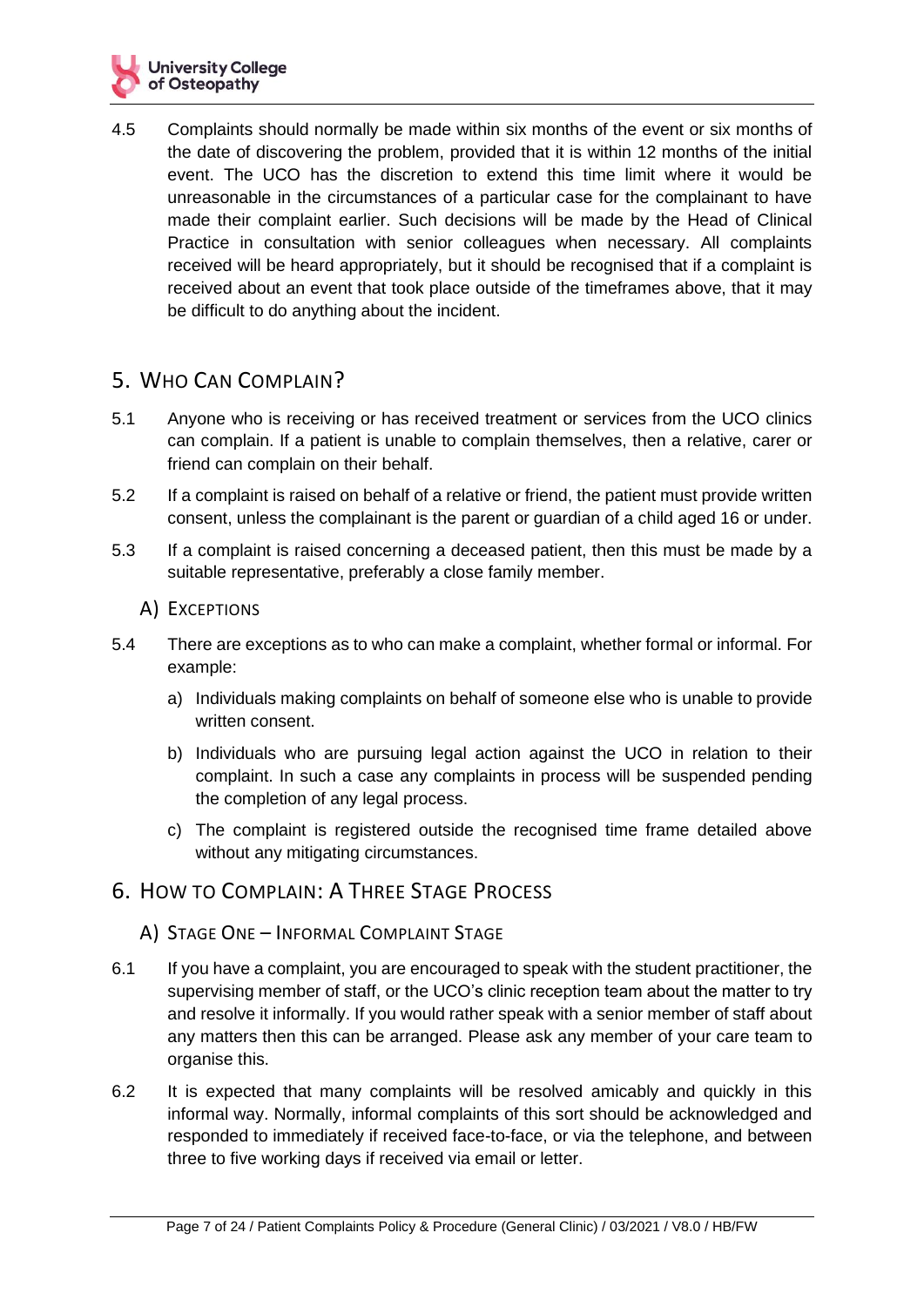- 6.3 If an informal complaint requires the UCO to look into the matter further (i.e. it cannot be resolved immediately) then a response will be given to the complainant within two to four weeks. Typically, responses in such circumstances will be responded to via letter or email.
- 6.4 It is anticipated that this informal procedure will enable many complaints to be resolved to the satisfaction of the complainant.
- 6.5 If the complaint cannot be satisfactorily resolved in this informal manner, or you feel that you would like to complain formally, you may make use of the next stage of the procedure.
- 6.6 Typically, all informal complaints will be logged on the Informal Complaint Form (Appendix 1), so that they can be audited and reviewed. This allows the clinic to act on particular issues and identify any themes or trends that require further evaluation. Such complaint forms will be completed by the individual receiving the complaint whenever possible. Supervising members of staff will be expected to lead on the completion of complaint forms and involve students in this; likewise, the reception team can complete these forms if needed.
- 6.7 Informal complaint forms can be obtained in the following ways:
	- a) From the UCO's clinic reception team. Please either ask in person, or call 020 7089 5360 or email [clinicappointments@uco.ac.uk](mailto:clinicappointments@uco.ac.uk)
	- b) They can also be downloaded from the UCO's website at: <https://www.uco.ac.uk/about-uco/who-we-are/policies-procedures-and-privacy>
	- B) STAGE TWO FORMAL COMPLAINT STAGE
- <span id="page-7-0"></span>6.8 A complaint that cannot be satisfactorily resolved informally may be submitted formally. This means that the details of the complaint are recorded on a formal complaints form. All formal complaints require a full complaint report to be written on a Formal Complaint Form (Appendix 2).
- 6.9 For any formal complaint to proceed, patient's (or appropriate other where the patient has provided their consent) must provide their consent for the following:
- 6.9.1 that the UCO can disclose my complaint and any information that I have given, to relevant staff and students involved; this may include staff and students who are sitting on a Complaints Committee.
- 6.9.2 I agree that relevant staff and students can disclose any relevant information regarding my case so that my complaint may be fully investigated.
- 6.9.3 Without this consent from you the patient, the UCO will be unable to proceed with a formal complaints process.
- 6.10 You can obtain a formal patient complaint form in the following ways:
	- a) From the UCO's clinic reception team. Please either ask in person, or call 020 7089 5360 or email [clinicappointments@uco.ac.uk](mailto:clinicappointments@uco.ac.uk)
	- b) From the UCO's website at: <https://www.uco.ac.uk/about-uco/who-we-are/policies-procedures-and-privacy>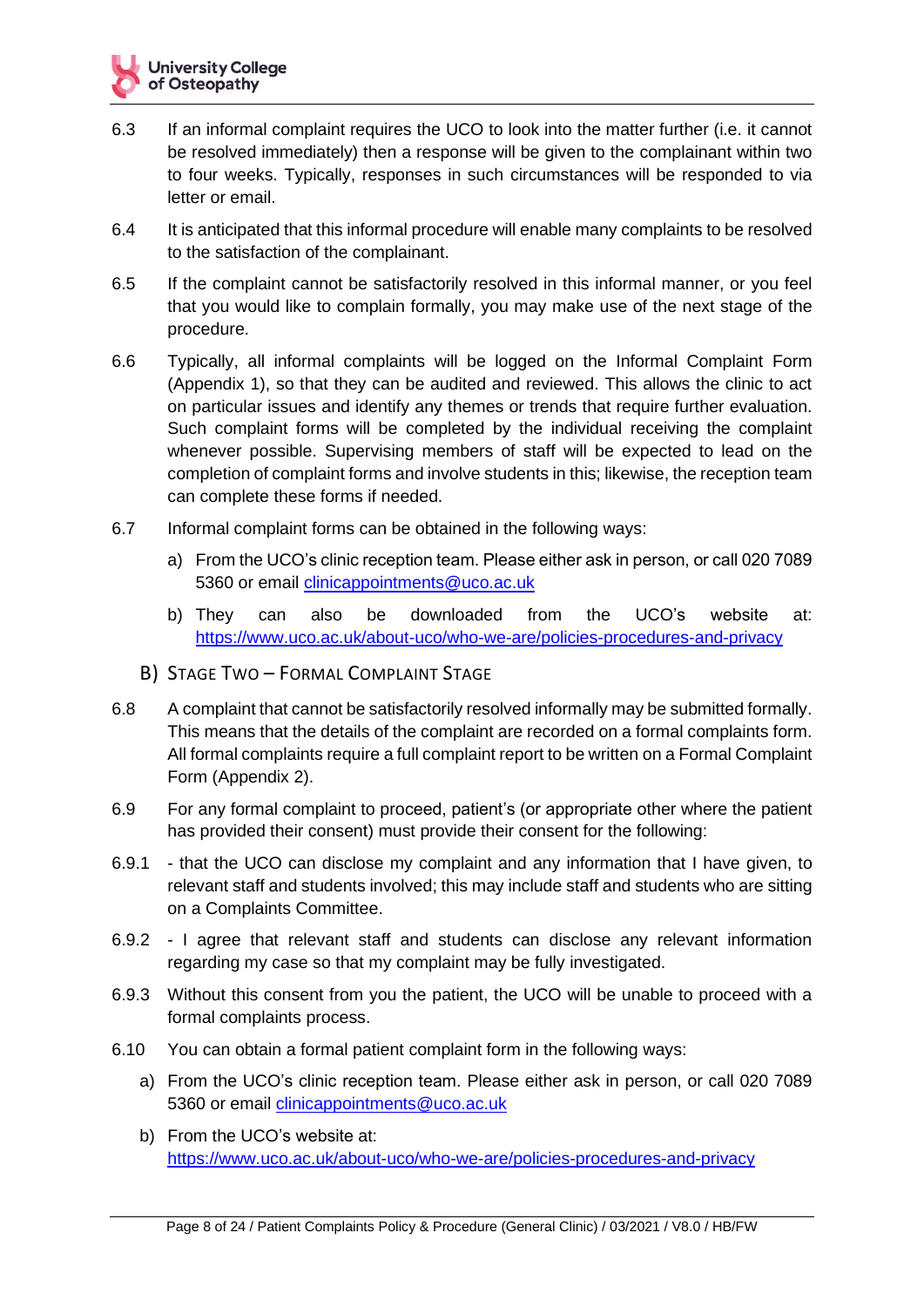c) By writing directly to:

The Patient Complaints Officer

The University College of Osteopathy

275 Borough High Street

London SE1 1JE

- 6.11 On the receipt of a formal complaint and your consent as a patient, the Patient Complaints Officer will:
	- a) Provide a verbal or written acknowledgement of your concerns within two working days and will keep you up to date with any progress or developments as appropriate.
	- b) Inform any member(s) of staff and/or students concerned that a formal complaint has been received.
	- c) Appoint an appropriate Investigating Officer to investigate the formal complaint. The Investigating Officer will seek relevant documentation or statements from any member(s) of staff or student(s).
- 6.12 The Complaints Committee will be made up of three members, at least one of which should be a lay member, and will typically be chaired by either, the Deputy Vice-Chancellor (Research), the Deputy Vice-Chancellor (Education) or the Dean of Academic Development. The Chair of the Complaints Committee shall then convene a Complaints Committee hearing.
- 6.13 The Complaints Committee will consider the evidence, and will be able to make one of the following recommendations:
	- a) That the complaint is not upheld, and that no further action should be taken.
	- b) That the complaint is upheld, and that appropriate action is necessary.
	- c) In situations where the complaint relates to student behaviour, the case may be referred to the Fitness to Practice and Professional Behaviour policy for appropriate action.
	- d) In situations where the complaint relates to staff behaviour, complaints may be referred to human resources for further action under the staff disciplinary policy.
	- e) That the costs associated with treatment may be refunded.
- 6.14 Patients are entitled to be accompanied by a friend or representative at any hearing where their complaint is to be discussed. This could be a family member or personal friend. Legal representation is not considered appropriate under such circumstances.
- 6.15 A friend or representative may speak on behalf of the patient provided clear written consent has been given by the patient prior to the hearing.
- 6.16 Normally the Complaints Committee will provide a written decision to the complainant within twenty-five working days of receiving the complaint. The reasons for the decision will normally be given. However, if your complaint is complex or raises a number of serious issues, it may take longer to investigate. You should be kept informed of the progress being made and of the reasons for any delays.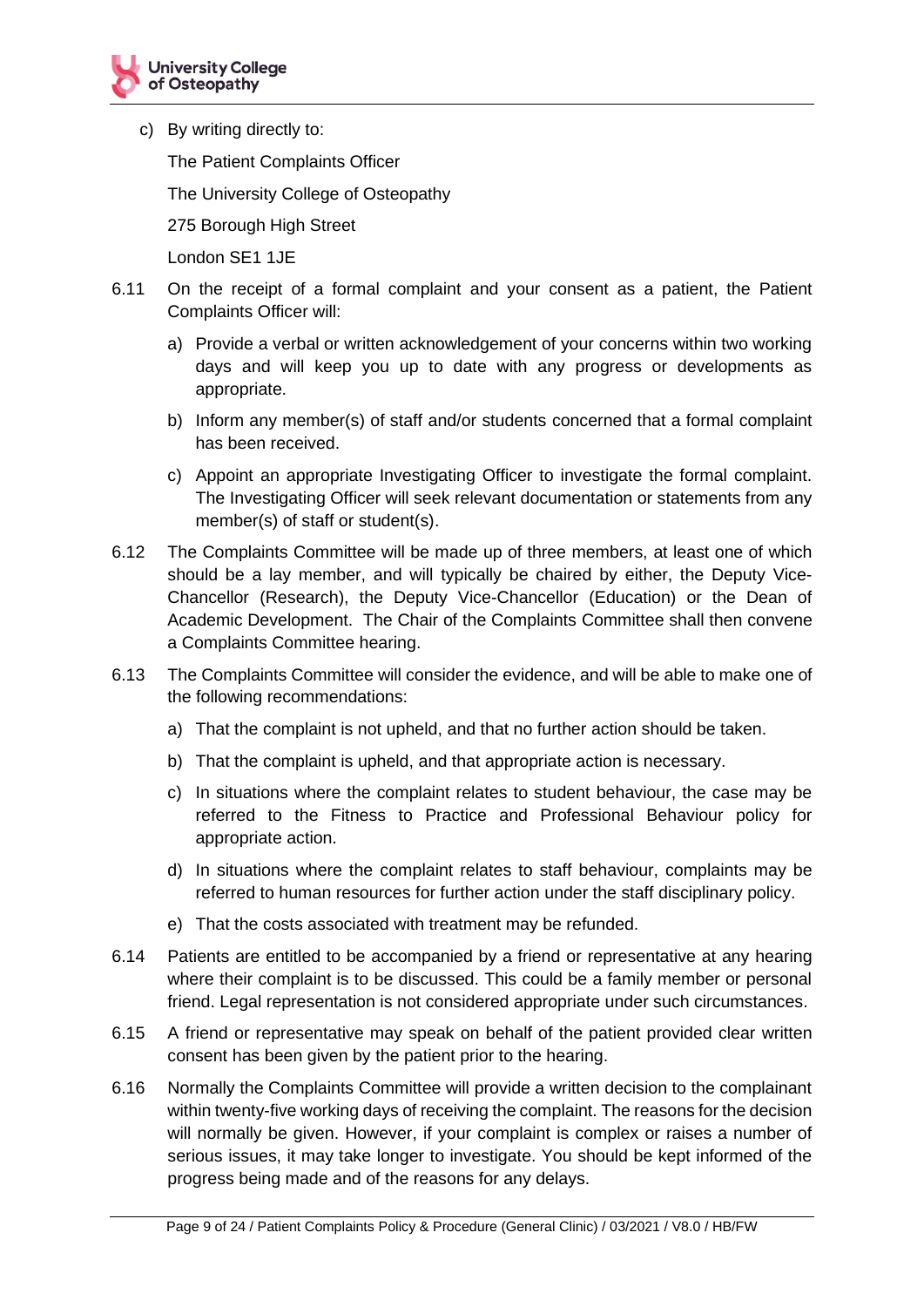- 6.17 The outcome of the Complaints Committee will be reported to the complainant on completion of the appropriate process.
- 6.18 It is important to note that all members of staff who may supervise students in their clinical practice, are bound by the standards published by their governing body. For example, the General Osteopathic Council (GOsC) for the regulation of osteopaths. The UCO has a responsibility to inform regulatory bodies if any of its clinical staff fail to adhere to the relevant codes of practice. The UCO has a duty to inform the regulatory bodies of any serious breach of standards. Therefore, it may be appropriate for the Committee to refer the complaint to relevant regulatory bodies if they feel that the evidence indicates that the relevant code has been breached.
	- C) STAGE THREE APPEAL PROCESS
- <span id="page-9-0"></span>6.19 If you are not, for any reason, satisfied with the outcome of Stage Two of the procedure, you have the right to appeal. In this instance you may take your complaint further by referring it in writing to the Vice-Chancellor of the UCO:

The Vice-Chancellor

University College of Osteopathy

275 Borough High Street

London SE1 1JE

- 6.20 The complainant shall submit a statement in writing to the Vice-Chancellor, clearly stating the reason(s) why s/he is not satisfied with the outcome of the Stage Two procedure. The Vice-Chancellor shall be provided with the details of the case and all relevant documentation by the Patient Complaints Officer and will review the case and may, if necessary, take further advice. It may be possible for the complaint to be resolved using the documentation already collected however, the Vice-Chancellor may investigate further by calling for more evidence relevant to the case. A hearing may be called at which both the complainant and any other persons involved may put their views forward.
- 6.21 Following this, a decision will normally be communicated to the complainant in writing within twenty working days of the submission to the Vice-Chancellor. Throughout this process you shall be kept informed of the progress being made and the reasons for any delays.
- 6.22 The Vice-Chancellor's decision regarding the outcome of the complaint shall be final.
- 6.23 The Vice-Chancellor may propose that a complaint which has reached Stage Three of the process and is proving difficult to resolve, be referred to a mediation procedure. Such a procedure would normally involve a mediator, in order to assist the UCO and the complainant to resolve the matter. Any mediator should not be a member of staff or a student of the UCO. The mediation procedures to be adopted would be agreed between the complainant and the Patient Complaints Officer dealing with the matter.
- 6.24 Further to the processes outlined above, the regulatory bodies of any relevant profession may be contacted.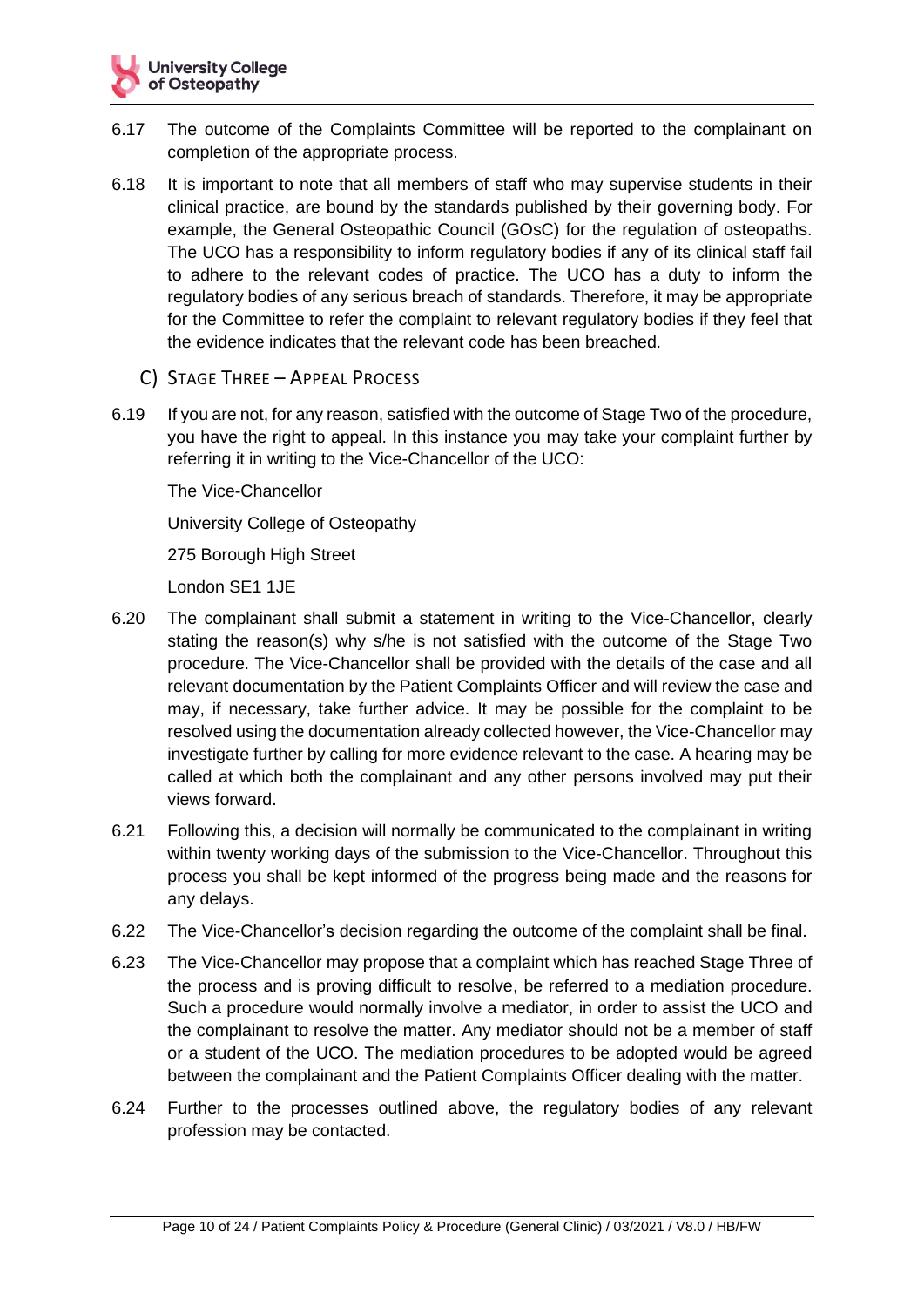If your concerns are in relation to osteopathic services, then you should direct your concerns to the Fitness to Practise department where they will be able to advise you on an appropriate course of action. The GOsC contact details are:

General Osteopathic Council 176 Tower Bridge Road London SE1 3LU www.osteopathy.org.uk/ Tel: +44 (0) 20 7357 6655 Fax: +44 (0) 20 7357 0011

The GOsC's complaints procedure can be found at:

<http://www.osteopathy.org.uk/information/complaints/making-a-complaint/>

If your concerns are with regards to nutrition services, then please contact the Association for Nutrition (AfN) whose complaints

https://www.associationfornutrition.org/about/complaints-and-concerns

## <span id="page-10-0"></span>7. OTHER USEFUL RESOURCES

#### <span id="page-10-1"></span>A) THE CARE QUALITY COMMISSION

The Care Quality Commission (CQC) (formerly the Healthcare Commission) is the independent regulator of health and social care in England. Their aim is to make sure better care is provided for everyone, whether that's in hospital, in care homes, at GP's, dentists or elsewhere. They do this by inspecting services and publishing their findings. They can be contacted at:

CQC National Customer Service Centre **Citygate Gallowgate** Newcastle upon Tyne NE1 4PA

Telephone: 03000 616161

Fax: 03000 616171

There is also an online contact form available at:

<http://www.cqc.org.uk/content/contact-us-using-our-online-form>

The CQC's website can be found at:

<http://www.cqc.org.uk/>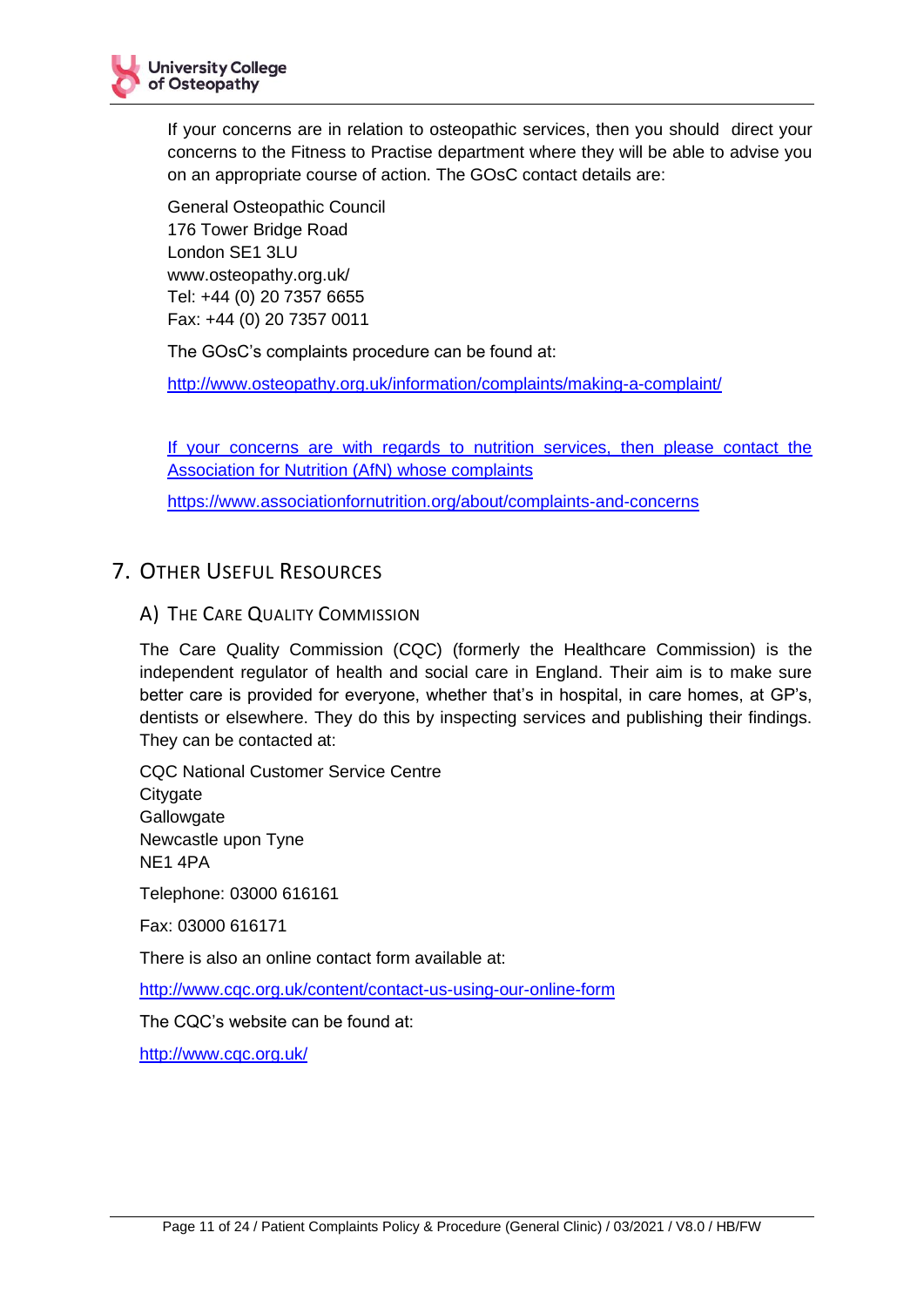#### <span id="page-11-0"></span>B) THE PATIENTS ASSOCIATION

The Patients Association was set up in 1963 to promote the voice of patients in healthcare. They are a registered charity committed to making a difference to the 'patient journey'.

The Patients Association

PO Box 935

Harrow

Middlesex HA1 3YJ

Telephone: 020 8423 9111

Fax: 020 8423 9119

Website: <https://www.patients-association.org.uk/>

The Patients Association Helpline offers you independent information and advice on a range of healthcare issues.

Telephone: 020 8423 8999

Email: There is also an online contact form available at:

<https://www.patients-association.org.uk/contact-us/>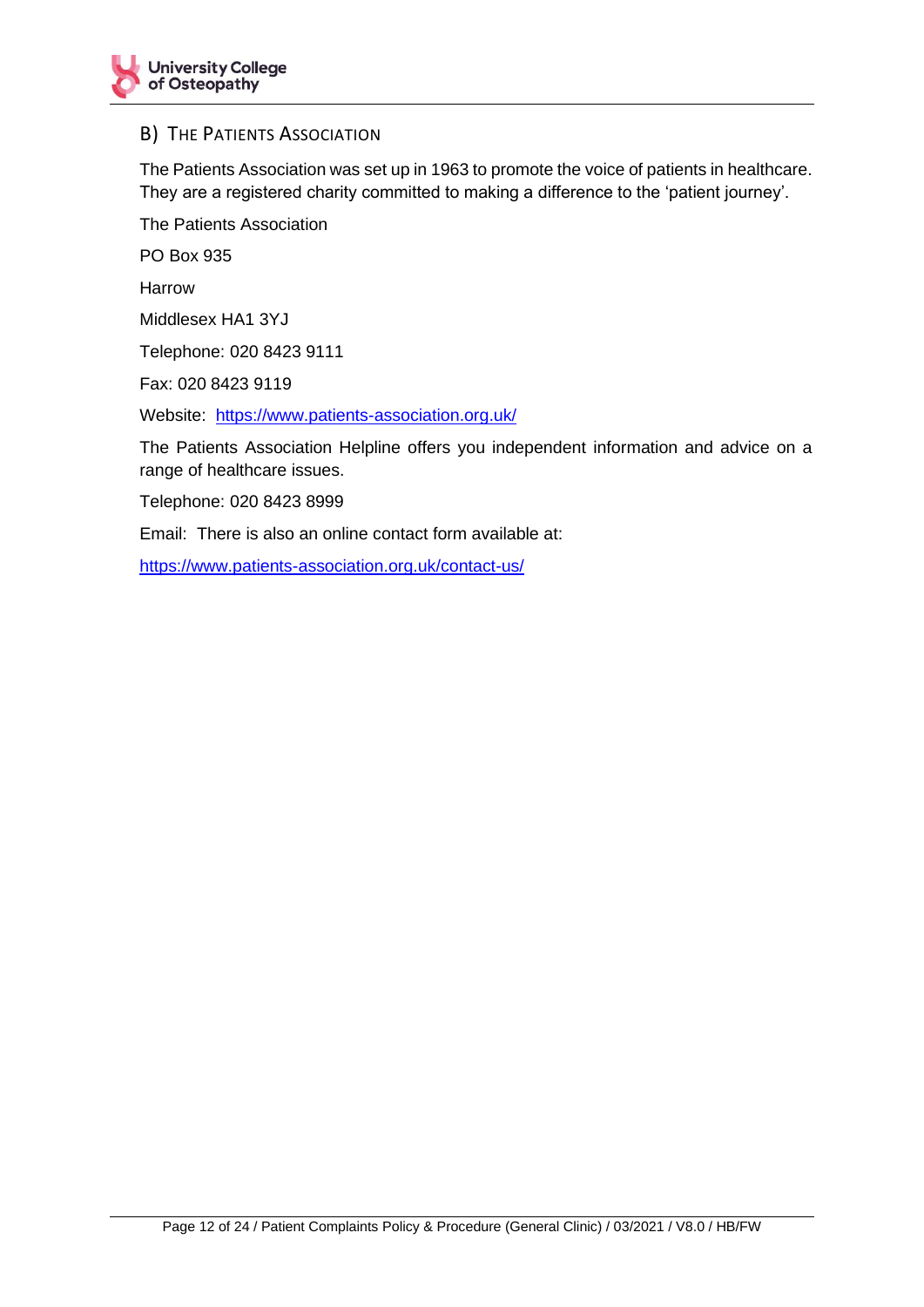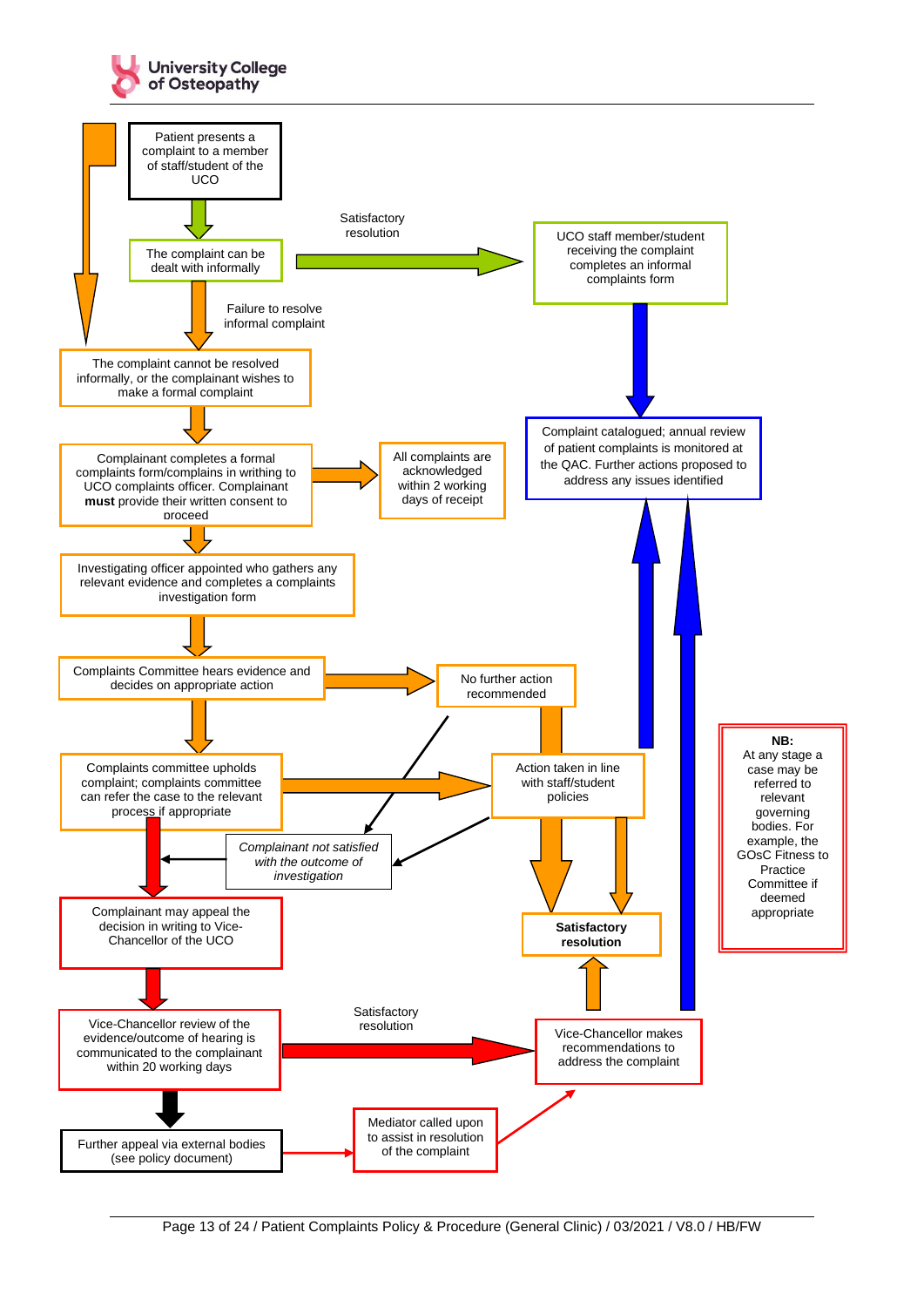## APPENDIX 1: INFORMAL PATIENT COMPLAINT FORM

# <span id="page-13-0"></span>**Patient Complaints Procedure: Informal Complaint Form**

**This form is designed to be completed when a patient makes an informal complaint or has a concern with regards to any aspect of the UCO, services or facilities.** 

**Although a complaint may be dealt with effectively at the time it is very helpful for us to identify what problems arise so that we are able to act to alter our policies and processes to address them in the future.** 

**The UCO staff member who dealt with the complaint is responsible for completing the form, in conjunction with the patient and any other relevant parties (such as students, other staff members).**

**To help us understand the complaint and deal with it efficiently please give as much detail as you can.** 

**Please complete this either in blue or black ink, or electronically so that the information is as clear as possible.**

**UCO Staff member to complete in conjunction with the patient as appropriate:**

| <b>Complaint received by (UCO staff)</b> |                                                         |  |  |  |
|------------------------------------------|---------------------------------------------------------|--|--|--|
| Name of member<br>of<br>staff:           |                                                         |  |  |  |
| <b>Role at UCO:</b>                      |                                                         |  |  |  |
|                                          | <b>Complainant's details</b>                            |  |  |  |
| Name:                                    |                                                         |  |  |  |
| <b>Address:</b>                          |                                                         |  |  |  |
| Telephone:                               |                                                         |  |  |  |
| Email:                                   |                                                         |  |  |  |
|                                          | Patient's name and address, if different to complainant |  |  |  |
| Name:                                    |                                                         |  |  |  |
| <b>Address:</b>                          |                                                         |  |  |  |
| <b>Telephone:</b>                        |                                                         |  |  |  |
| Email:                                   |                                                         |  |  |  |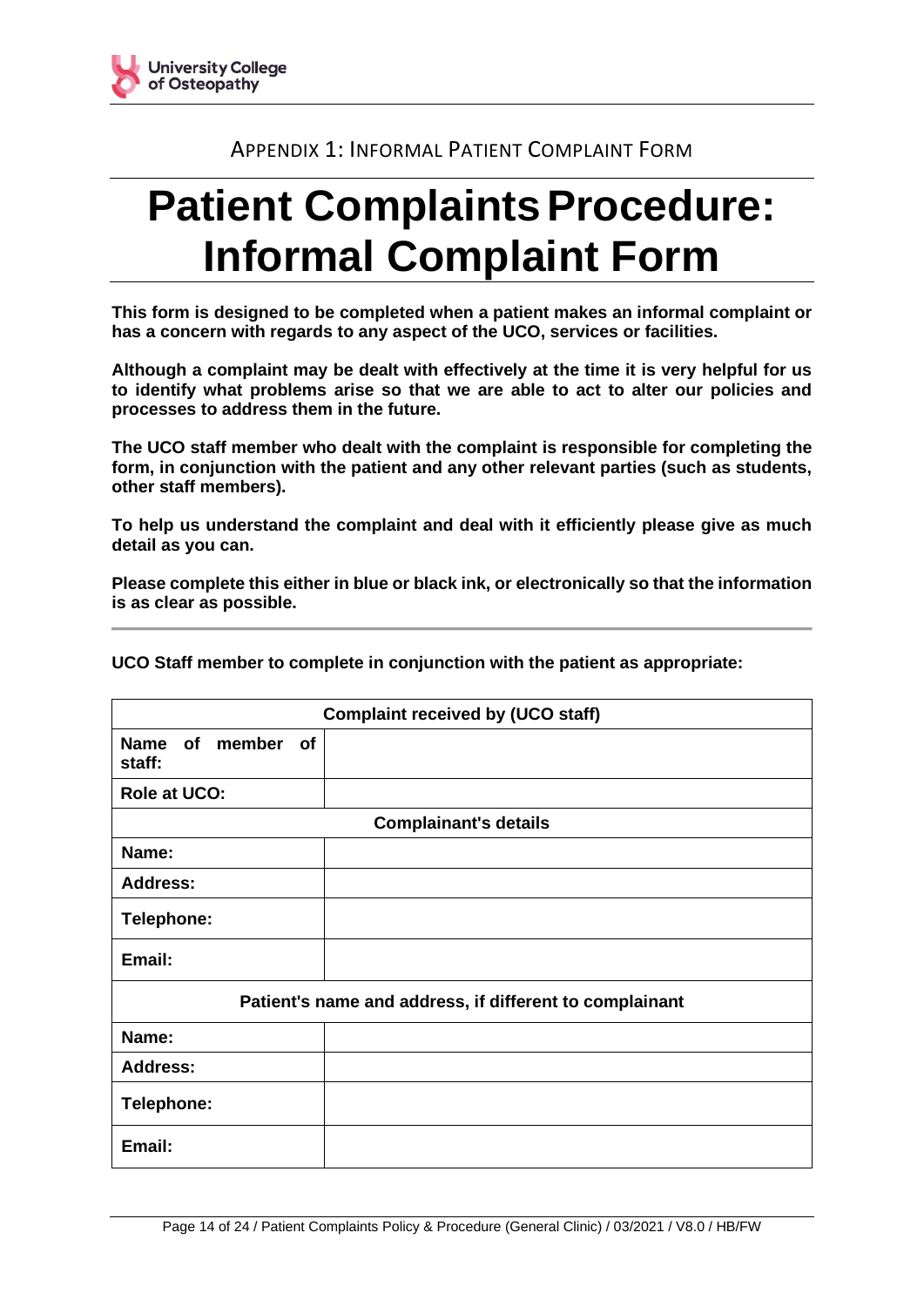**Brief details of complaint/incident (including date, time, place and names of people or staff involved and any relevant background information):**

#### **Is any on the spot action possible which would/was able to resolve the matter to the satisfaction of the complainant?**

**If so, give details.** 

**Please include any further action taken following discussion or any other relevant information:**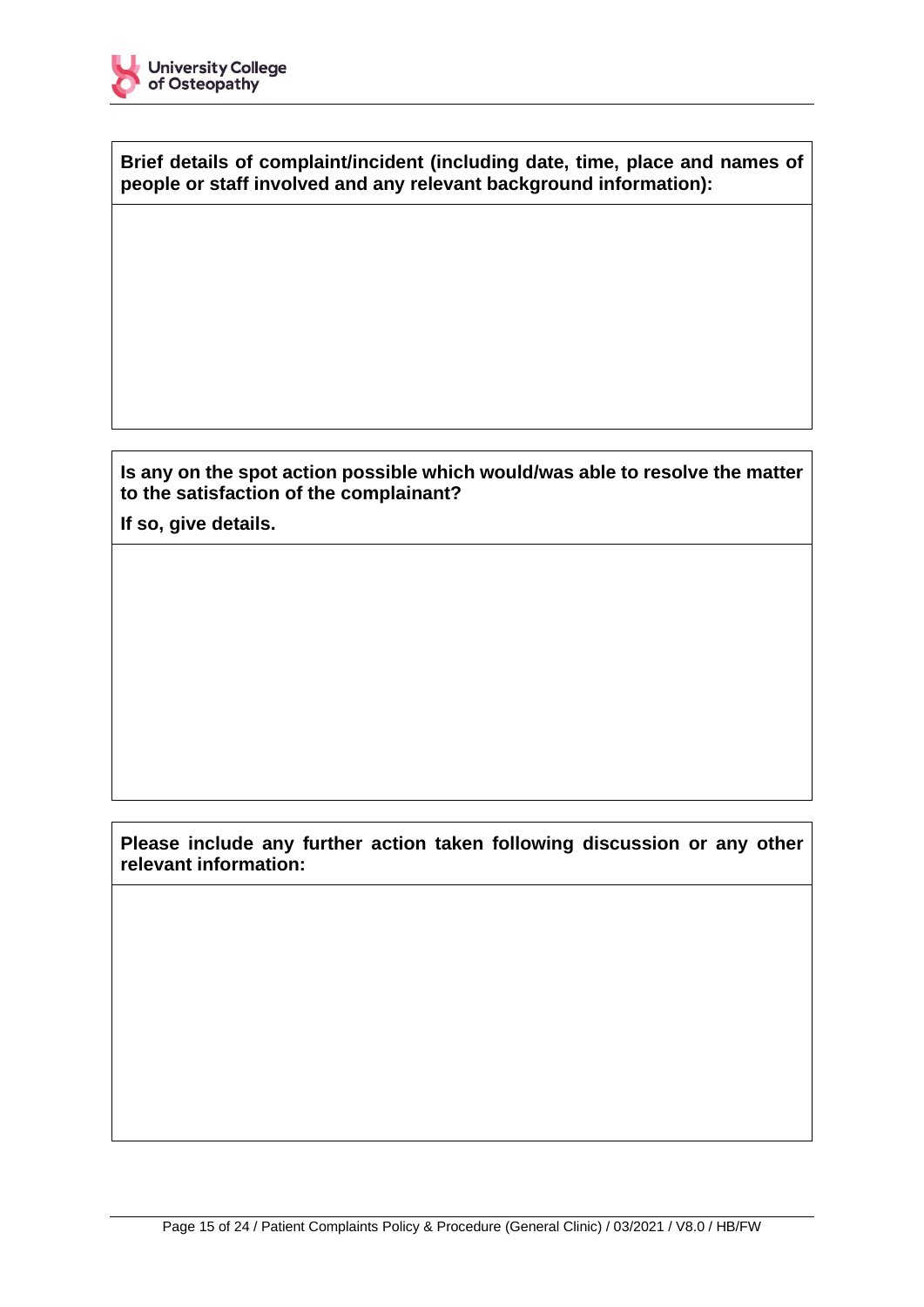

**If the matter cannot be resolved to the satisfaction of the complainant at the time, is judged to be more serious or requires further investigation, please inform the complainant of action to be taken e.g. referral to the appropriate line manager. The complainant will receive confirmation that the complaint is being investigated further.**

| Has the complaint been<br>resolved?                   | Yes       |                                                          |  |
|-------------------------------------------------------|-----------|----------------------------------------------------------|--|
| delete<br>(Please<br>as<br>appropriate)               | <b>No</b> | If no, please refer to the appropriate line<br>manager.  |  |
| Has the complaint been<br>referred to the appropriate | Yes       | If yes, please specify the name of the referee<br>below. |  |
| line manager?<br>delete                               |           | Name:                                                    |  |
| (Please<br>as<br>appropriate)                         | <b>No</b> |                                                          |  |

| <b>Completed by:</b>                                                          |           |  |  |
|-------------------------------------------------------------------------------|-----------|--|--|
| Date:                                                                         |           |  |  |
| Does the patient require<br>written confirmation of<br>the informal complaint | Yes       |  |  |
| and the actions taken?                                                        | <b>No</b> |  |  |
| (Please delete<br>as<br>appropriate):                                         |           |  |  |
| <b>Informed</b><br><b>Patient</b><br><b>of</b><br>Outcome by:                 | Letter    |  |  |
| delete<br>(Please<br>as<br>appropriate):                                      | Telephone |  |  |
|                                                                               | Email     |  |  |
|                                                                               | Date:     |  |  |

#### **Please forward this Informal Complaint Form to the Head of Clinical Practice so that the issues raised can be logged, which forms part of the quality assurance processes of the UCO.**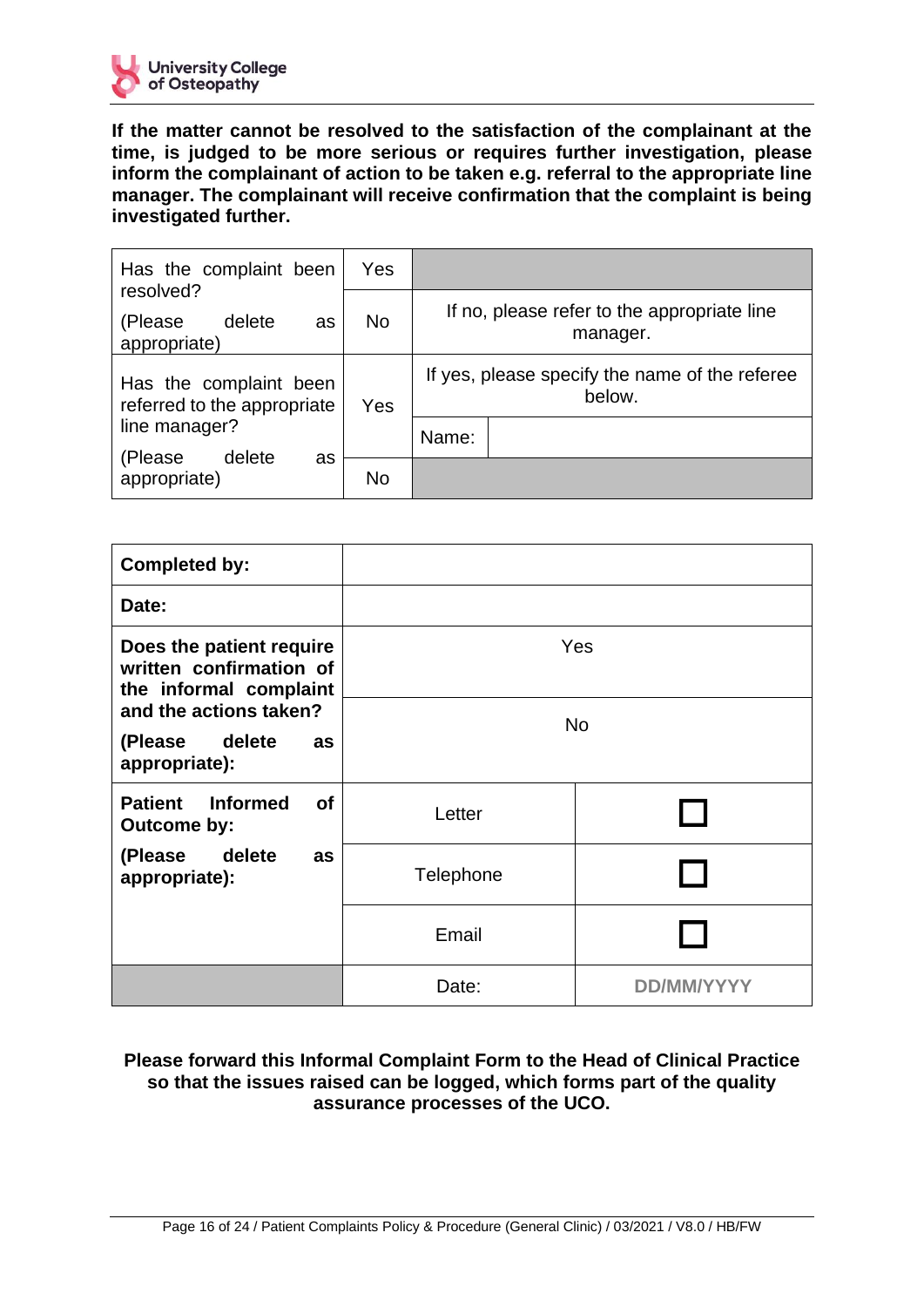<span id="page-16-0"></span>

## APPENDIX 2: FORMAL PATIENT COMPLAINT FORM

# **Patient Complaints Procedure: Formal Complaints Form**

This form is designed for use if you have a complaint that cannot be satisfactorily resolved informally and you wish to **complain formally**.

## **The details of the formal complaints process can be found within the University College of Osteopathy Patient Complaints Procedure accompanying this form.**

To help us understand your complaint and deal with it efficiently please give as much detail as you can. Please complete this either in blue or black ink, or electronically so that the information is as clearly as possible.

If you are unsure about anything and would like to speak with someone about completing this form, then please call the UCO's Patient Complaints Officer (020 7407 5353).

## **Consent and Declaration:**

For the UCO to deal appropriately with your complaint, we will need to disclose the details of it to relevant staff and students and their line managers. We are unable to proceed any further with your complaint unless you agree to this and sign and date this section as an indication of this.

*I agree that the UCO can disclose my complaint and any information that I have given, to relevant staff and students. I also agree that relevant staff and students can disclose any relevant information regarding my case so that my complaint may be fully investigated.*

**Signature of patient or complainant (as authorised on Page Three of this form):** 

| Signed: |  |
|---------|--|
| Date:   |  |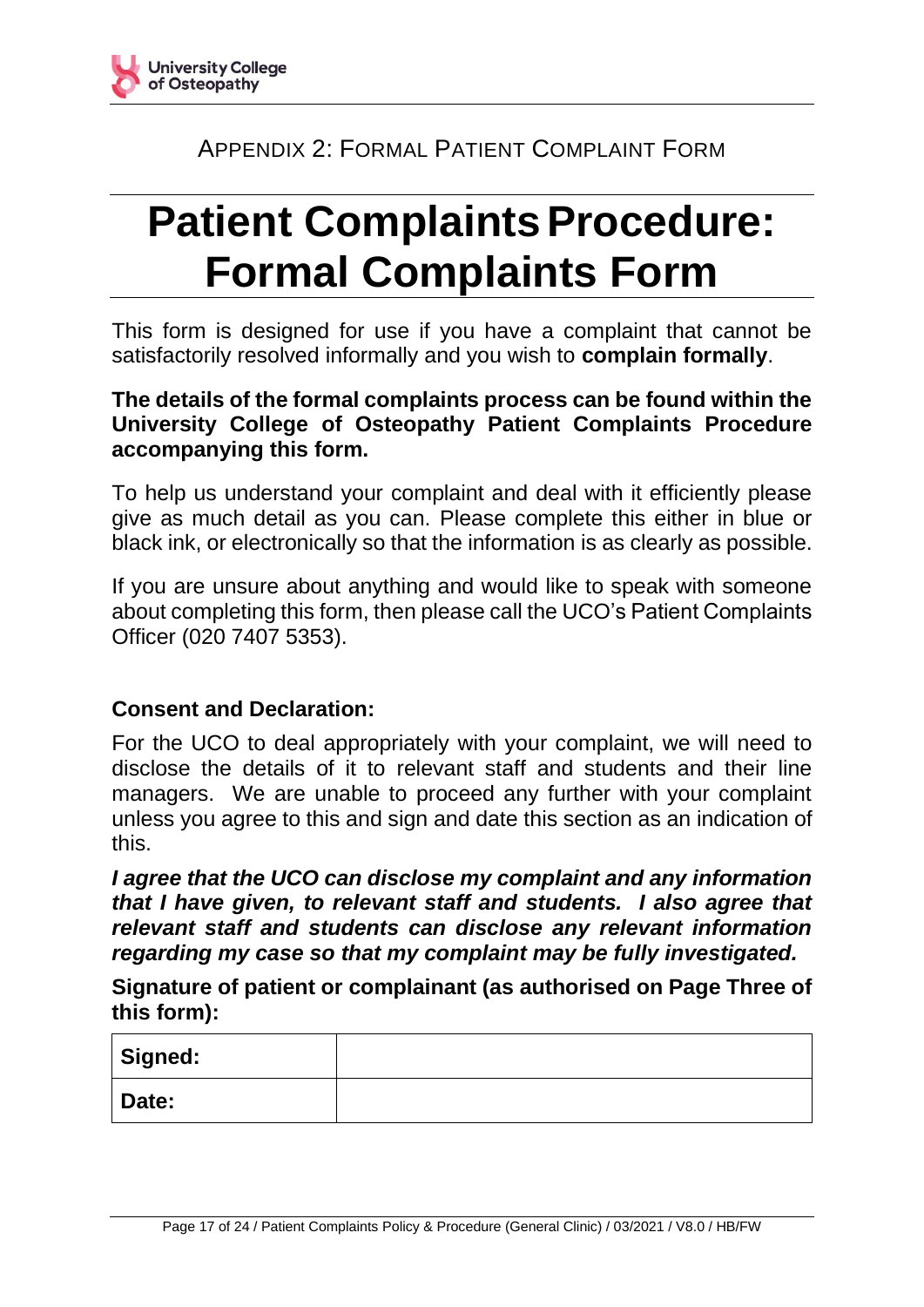

| <b>COMPLAINANTS DETAILS:</b>                                                                               |                                              |                                                                                                                                                                         |  |
|------------------------------------------------------------------------------------------------------------|----------------------------------------------|-------------------------------------------------------------------------------------------------------------------------------------------------------------------------|--|
| TITLE:                                                                                                     |                                              | <b>Male</b><br>n.<br><b>Female</b><br>$\Box$<br>$\Box$ Prefer not to<br>say<br>□ Prefer to self-<br>identify<br>as<br>(please select and<br>complete as<br>appropriate) |  |
| <b>FULL NAME:</b>                                                                                          |                                              |                                                                                                                                                                         |  |
| <b>ADDRESS:</b>                                                                                            |                                              |                                                                                                                                                                         |  |
| <b>HOME PHONE:</b>                                                                                         |                                              |                                                                                                                                                                         |  |
| <b>MOBILE PHONE:</b>                                                                                       |                                              |                                                                                                                                                                         |  |
| E-MAIL (if you have one):                                                                                  |                                              |                                                                                                                                                                         |  |
| If you are complaining on<br>behalf of a patient, then<br>please<br>state<br>your<br>relationship to them: | e.g. relative, carer, next of kin, solicitor |                                                                                                                                                                         |  |

## **To be completed by the complainant or their representative:**

## **To be completed by the complainant or their representative:**

| DETAILS OF THE PATIENT (if different from above)   |  |                                                           |                                                                                                                                        |
|----------------------------------------------------|--|-----------------------------------------------------------|----------------------------------------------------------------------------------------------------------------------------------------|
| THE PATIENT'S TITLE:<br>e.g. Mr, Mrs, Miss, Dr etc |  | Г<br>Г<br>E<br>to say<br>Г<br>self-identify<br>select and | <b>Male</b><br><b>Female</b><br><b>Prefer not</b><br><b>Prefer to</b><br>$a$ s<br>(please delete<br>complete as<br>appropriate/circle) |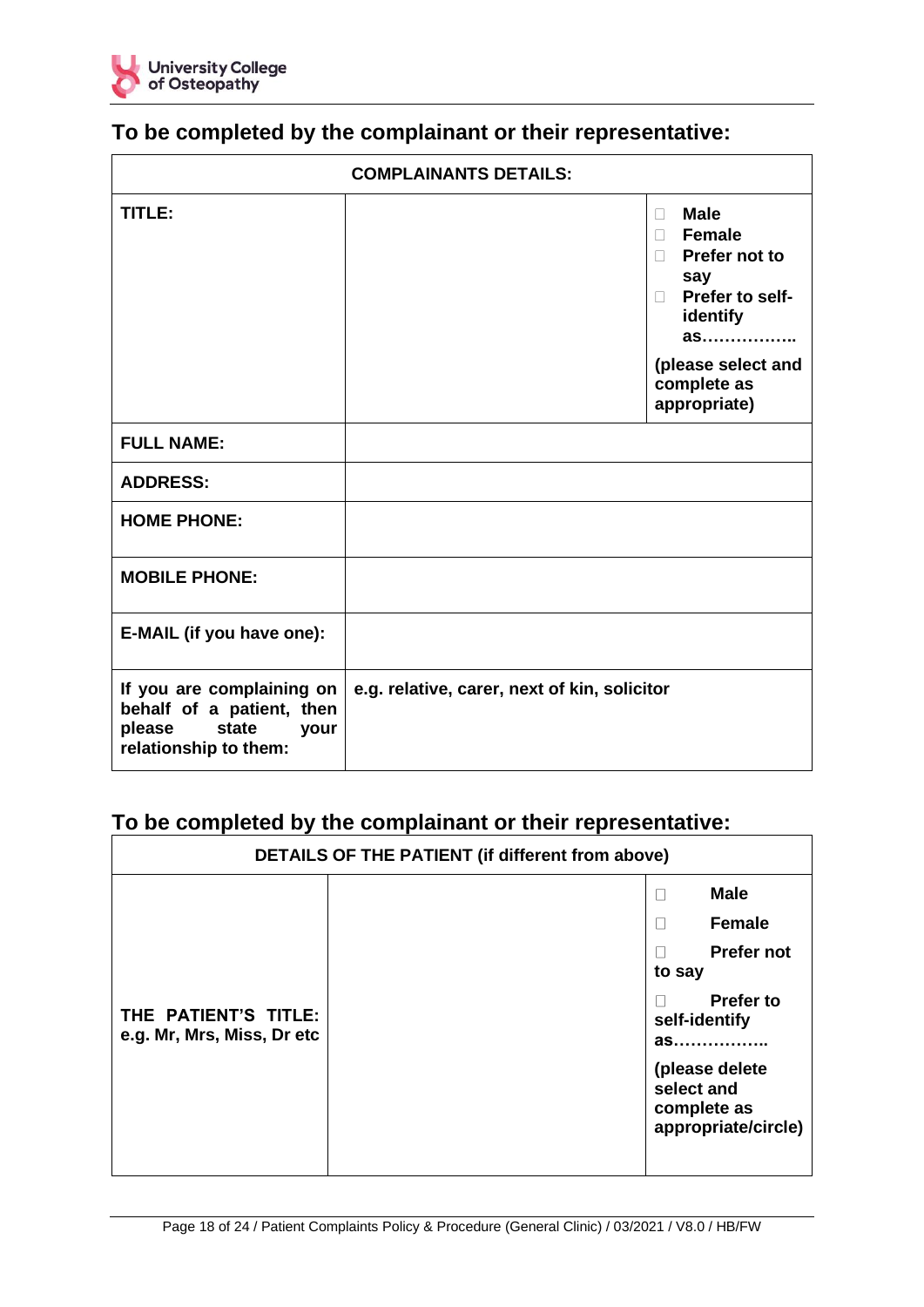

| <b>PATIENT'S FULL NAME:</b>                        |  |
|----------------------------------------------------|--|
| <b>PATIENT'S ADDRESS:</b>                          |  |
| <b>PATIENT'S</b><br><b>HOME</b><br><b>PHONE:</b>   |  |
| <b>PATIENT'S</b><br><b>MOBILE</b><br><b>PHONE:</b> |  |
| <b>PATIENT'S EMAIL:</b>                            |  |
| PATIENT'S DATE OF<br><b>BIRTH:</b>                 |  |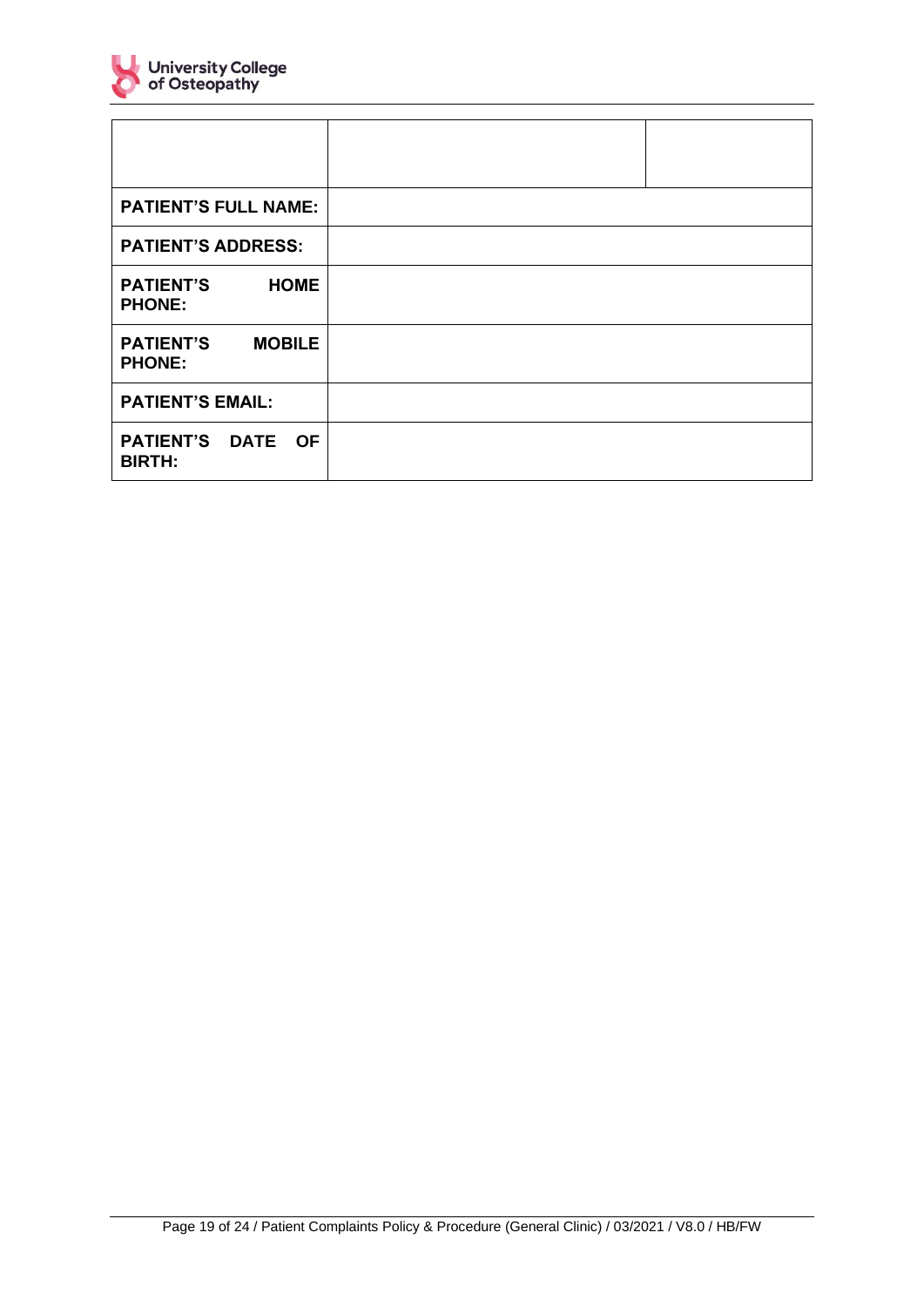

## **Patient Consent to appoint a Representative: to be completed by the patient:**

**Please note, if the patient is 16 years of age or younger, then this section does not need to be completed by the patient.**

If you are complaining on behalf of a patient, then you will need to get them to declare that they consent to this and they will need to sign the declaration below.

**I agree for ………………………………………………(name of complainant) to make this complaint on my behalf and agree that they may see information that is relevant to the complaint. This may include relevant medical records and any other healthcare records as part of services provided by the UCO.**

| <b>Signed (by the Patient):</b> |  |
|---------------------------------|--|
| Date:                           |  |

To ensure that you are able to make a fully informed complaint it is recommended that you read the full UCO Patient Complaints Procedure.

#### **I hereby declare that I have read a copy of the University College of Osteopathy Patient Complaints Procedure.**

| <b>Signed (by the Patient):</b> |  |
|---------------------------------|--|
| Date:                           |  |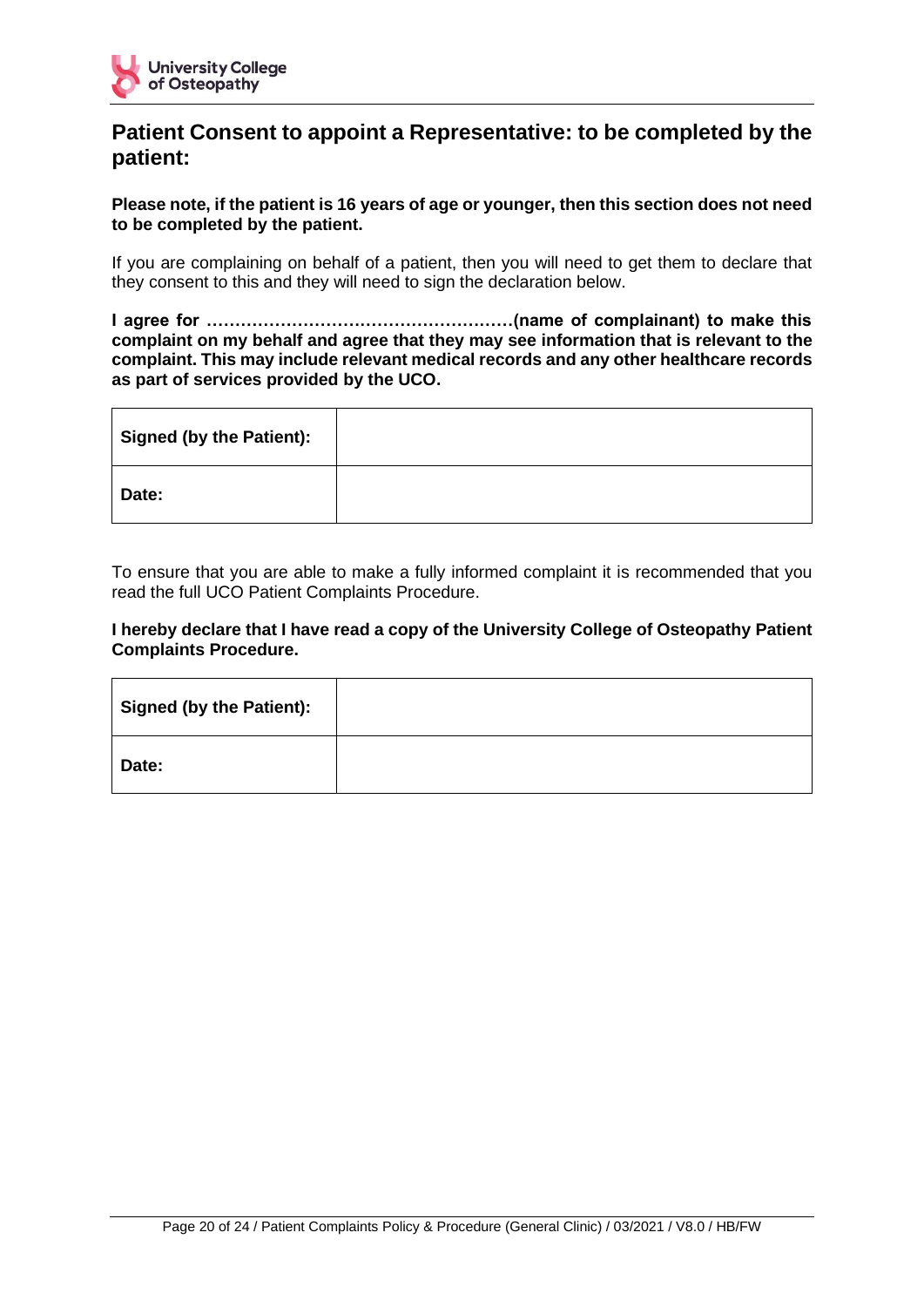

## **To be completed by the complainant or their representative:**

#### **DETAILS OF THE COMPLAINT:**

Please describe the nature of your complaint as fully as possible, including details such as when and where and who was involved.

**If needed, please use separate sheets and attach these securely to this form. Please state here how many additional sheets you have attached:**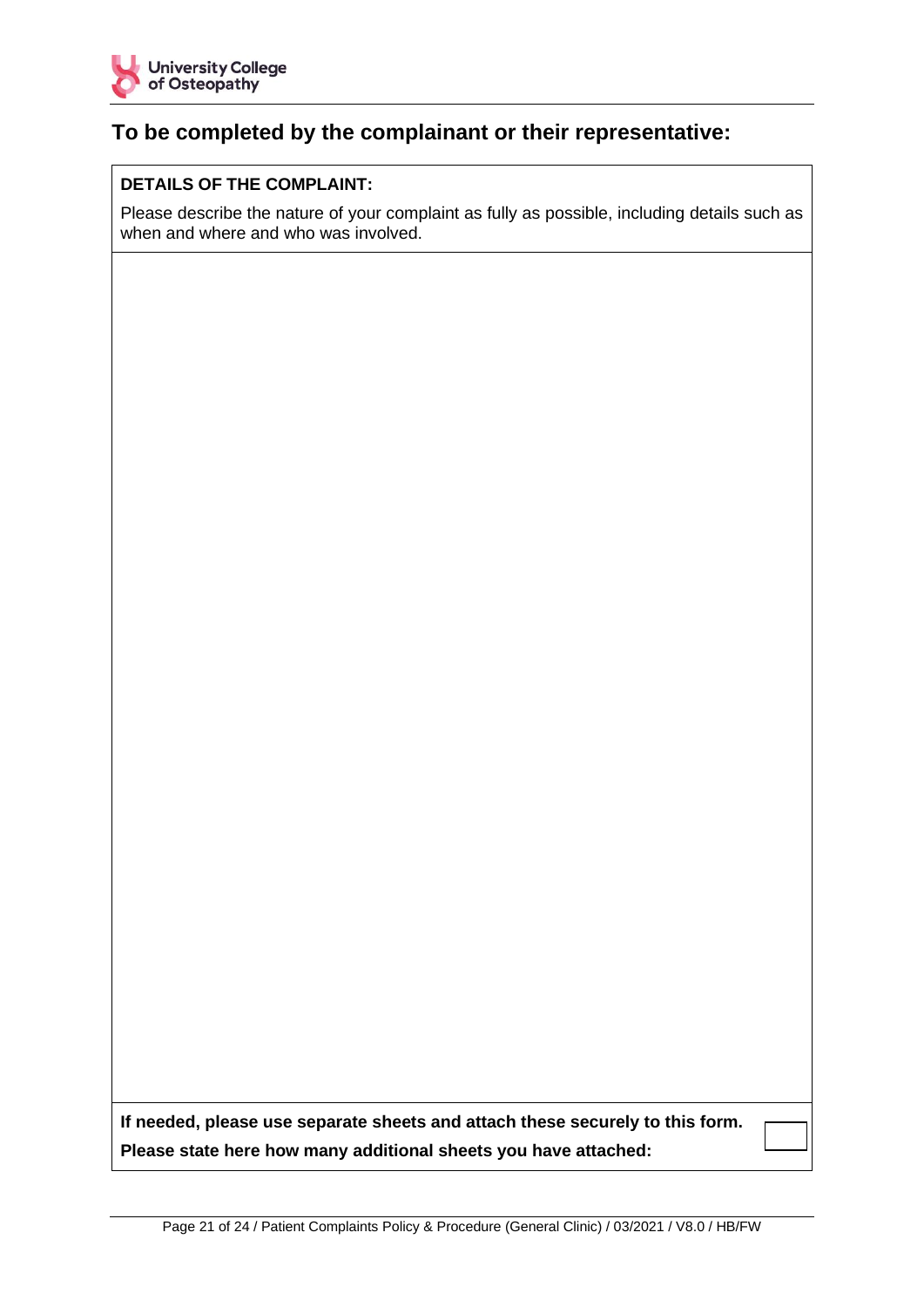

**Did you speak to anyone informally at the time to help you with these concerns? Yes / No (Please delete as appropriate/circle)**

**If yes, please describe any action that was taken at the time to resolve your complaint. Please include the staff or students' name, role at the UCO, and whether this was in the general clinic or a specialist clinic or community clinic if possible:**

**If you have any relevant documents such as letters or medical records that may support your complaint, then please list them here and enclose copies of them when you return your form:**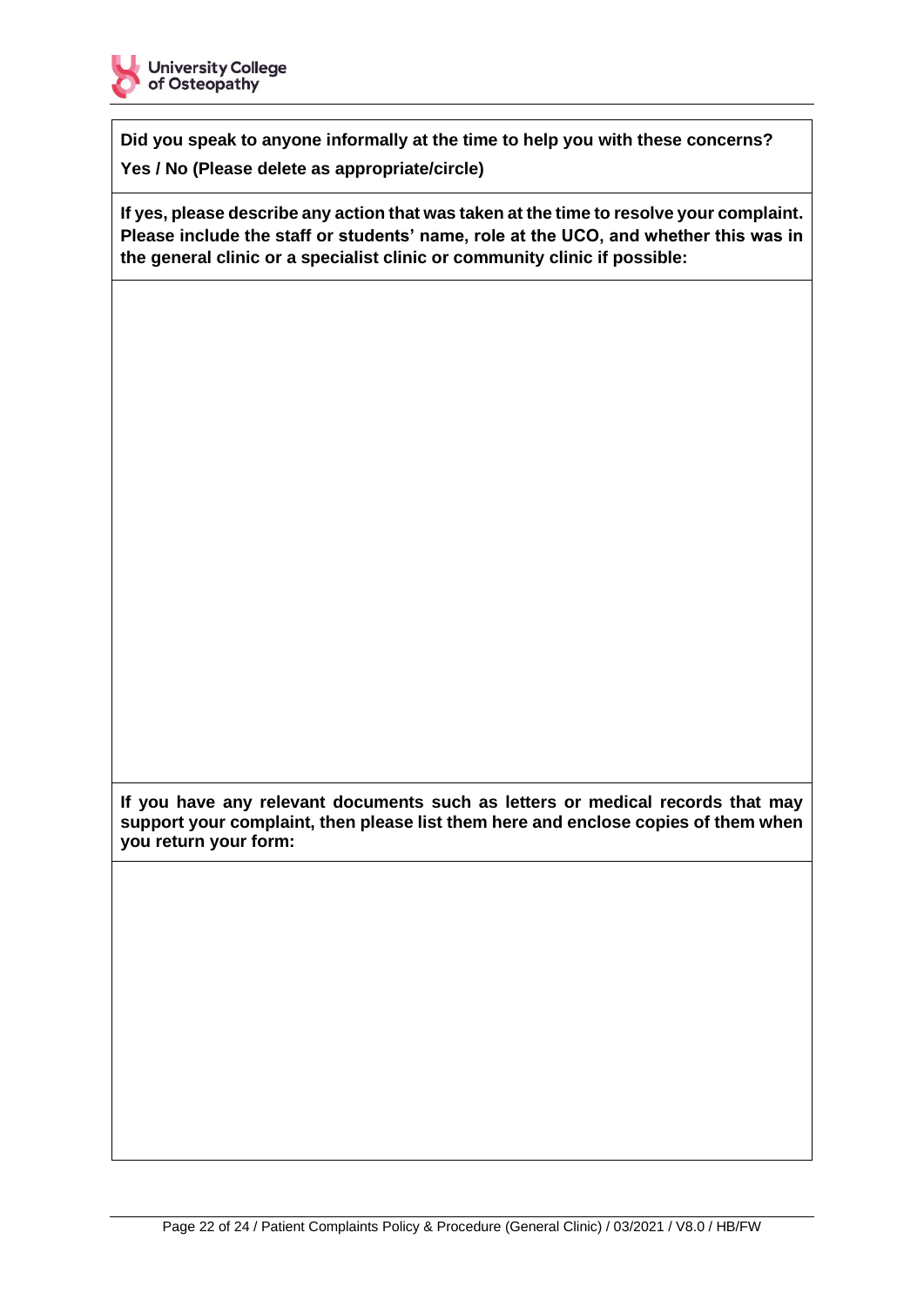

**How do you propose the complaint could be resolved to your satisfaction?**